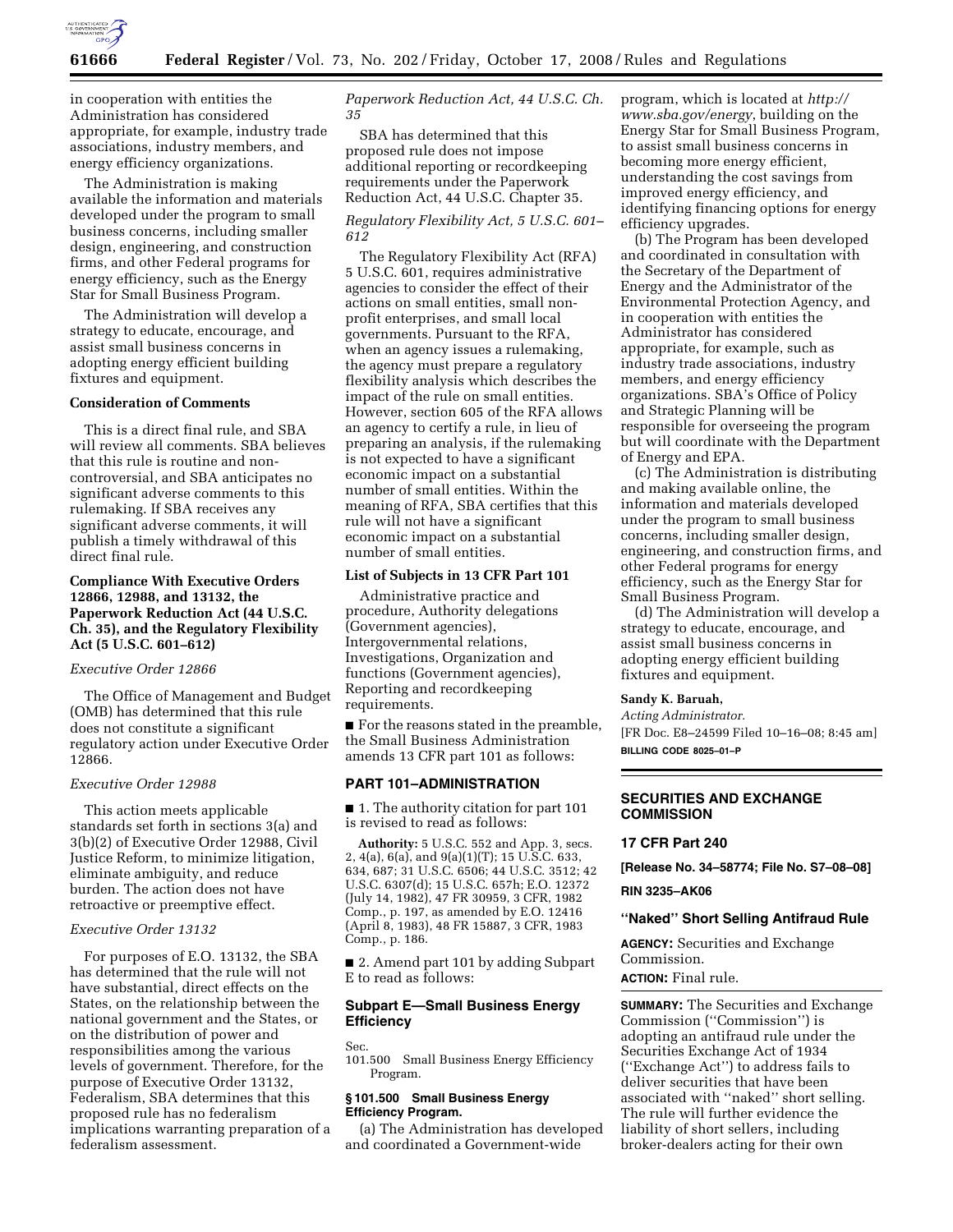accounts, who deceive specified persons about their intention or ability to deliver securities in time for settlement (including persons that deceive their broker-dealer about their locate source or ownership of shares) and that fail to deliver securities by settlement date.

## **DATES:** *Effective Date:* October 17, 2008. **FOR FURTHER INFORMATION CONTACT:**

James A. Brigagliano, Associate Director, Josephine J. Tao, Assistant Director, Victoria L. Crane, Branch Chief, Joan M. Collopy, Special Counsel, Christina M. Adams and Matthew Sparkes, Staff Attorneys, Office of Trading Practices and Processing, Division of Trading and Markets, at (202) 551–5720, at the Securities and Exchange Commission, 100 F Street, NE., Washington, DC 20549–6628.

**SUPPLEMENTARY INFORMATION:** We are adding Rule 10b–21 [17 CFR 242.10b– 21] under the Exchange Act.

## **I. Introduction**

We are adopting an antifraud rule, Rule 10b–21, aimed at short sellers, including broker-dealers acting for their own accounts, who deceive specified persons, such as a broker or dealer, about their intention or ability to deliver securities in time for settlement and that fail to deliver securities by settlement date. Among other things, Rule 10b–21 will target short sellers who deceive their broker-dealers about their source of borrowable shares for purposes of complying with Regulation SHO's ''locate'' requirement.1 Rule 10b–21 will also apply to sellers who misrepresent to their broker-dealers that they own the shares being sold.

A seller misrepresenting its short sale locate source or ownership of shares may intend to fail to deliver securities in time for settlement and, therefore, engage in abusive ''naked'' short selling. Although abusive ''naked'' short selling is not defined in the federal securities laws, it refers generally to selling short without having stock available for delivery and intentionally failing to deliver stock within the standard threeday settlement cycle.2

Although abusive ''naked'' short selling as part of a manipulative scheme is always illegal under the general antifraud provisions of the federal securities laws, including Rule 10b–5 of the Exchange Act,3 Rule 10b–21 will further evidence the liability of persons

that deceive others about their intention or ability to deliver securities in time for settlement, including persons that deceive their broker-dealer about their locate source or ownership of shares.4 We believe that a rule further evidencing the illegality of these activities will focus the attention of market participants on such activities. Rule 10b–21 will also further evidence that the Commission believes such deceptive activities are detrimental to the markets and will provide a measure of predictability for market participants.

All sellers of securities should promptly deliver, or arrange for delivery of, securities to the respective buyer and all buyers of securities have the right to expect prompt delivery of securities purchased. Thus, Rule 10b–21 takes direct aim at an activity that may create fails to deliver. Those fails can have a negative effect on shareholders, potentially depriving them of the benefits of ownership, such as voting and lending. They also may create a misleading impression of the market for an issuer's securities. Rule 10b–21 will also aid broker-dealers in complying with the locate requirement of Regulation SHO and, thereby, potentially reduce fails to deliver. In addition, Rule 10b–21 could help reduce manipulative schemes involving ''naked'' short selling.

#### **II. Background**

## *A. Regulation SHO*

Short selling involves a sale of a security that the seller does not own or that is consummated by the delivery of a security borrowed by or on behalf of the seller.5 In a ''naked'' short sale, a seller does not borrow or arrange to borrow securities in time to make delivery to the buyer within the standard three-day settlement period.6 As a result, the seller fails to deliver securities to the buyer when delivery is due (known as a ''fail'' or ''fail to deliver'').7 Sellers sometimes

6*See* Exchange Act Release No. 50103 (July 28, 2004), 69 FR 48008 (Aug. 6, 2004) (''2004 Regulation SHO Adopting Release'') (stating that "naked" short selling generally refers to selling short without having borrowed the securities to make delivery).

7 Generally, investors complete or settle their security transactions within three business days. This settlement cycle is known as T+3 (or ''trade date plus three days''). T+3 means that when the investor purchases a security, the purchaser's payment generally is received by its brokerage firm no later than three business days after the trade is executed. When the investor sells a security, the seller generally delivers its securities, in certificated or electronic form, to its brokerage firm no later

intentionally fail to deliver securities as part of a scheme to manipulate the price of a security,<sup>8</sup> or possibly to avoid borrowing costs associated with short sales.

Although the majority of trades settle within the standard three-day settlement period,<sup>9</sup> we adopted Regulation SHO 10 in part to address problems associated with persistent fails to deliver securities and potentially abusive ''naked'' short selling.11 Rule

<sup>8</sup> In 2003, the Commission settled a case against certain parties relating to allegations of manipulative short selling in the stock of a corporation. The Commission alleged that the defendants profited from engaging in massive ''naked'' short selling that flooded the market with the stock, and depressed its price. *See Rhino Advisors, Inc. and Thomas Badian,* Lit. Rel. No. 18003 (Feb. 27, 2003); *see also SEC* v. *Rhino Advisors, Inc. and Thomas Badian,* Civ. Action No. 03–civ–1310 (RO) (S.D.N.Y) (Feb. 26, 2003); *see also* Securities Exchange Act Release No. 48709 (Oct. 28, 2003), 68 FR 62972, 62975 (Nov. 6, 2003) (''2003 Regulation SHO Proposing Release'') (describing the alleged activity in the settled case involving stock of Sedona Corporation); 2004 Regulation SHO Adopting Release, 69 FR at 48016, n.76.<br><sup>9</sup> According to the National Securities Clearing

Corporation (''NSCC''), 99% (by dollar value) of all trades settle on time. Thus, on an average day, approximately 1% (by dollar value) of all trades, including equity, debt, and municipal securities fail to settle. The vast majority of these fails are closed out within five days after T+3. In addition, fails to deliver may arise from either short or long sales of securities. There may be legitimate reasons for a fail to deliver. For example, human or mechanical errors or processing delays can result from transferring securities in custodial or other form rather than book-entry form, thereby causing a fail to deliver on a long sale within the normal threeday settlement period. In addition, broker-dealers that make markets in a security (''market makers'') and who sell short thinly-traded, illiquid stock in response to customer demand may encounter difficulty in obtaining securities when the time for delivery arrives. The Commission's Office of Economic Analysis (''OEA'') estimates that, on an average day between May 1, 2007 and July 31, 2008 (*i.e.*, the time period that includes all full months after the Commission started receiving price data from NSCC), trades in ''threshold securities,'' as defined in Rule 203(b)(c)(6) of Regulation SHO, that fail to settle within T+3 account for approximately 0.3% of dollar value of trading in all equity securities.

10 17 CFR 242.200. Regulation SHO became effective on January 3, 2005.

11*See* 2007 Regulation SHO Final Amendments, 72 FR at 45544 (stating that ''[a]mong other things, Continued

<sup>1</sup>*See* 17 CFR 242.203(b)(1).

<sup>2</sup>*See* Exchange Act Release No. 56212 (Aug. 7, 2007), 72 FR 45544 (Aug. 14, 2007) (''2007 Regulation SHO Final Amendments''); Exchange Act Release No. 54154 (July 14, 2006), 71 FR 41710 (July 21, 2006) (''2006 Regulation SHO Proposed Amendments'').

<sup>3</sup> 17 CFR 240.10b–5.

<sup>4</sup>This conduct is also in violation of other provisions of the federal securities laws, including the antifraud provisions.

<sup>5</sup> 17 CFR 242.200(a).

than three business days after the sale. The threeday settlement period applies to most security transactions, including stocks, bonds, municipal securities, mutual funds traded through a brokerage firm, and limited partnerships that trade on an exchange. Government securities and stock options settle on the next business day following the trade. In addition, Rule 15c6–1 prohibits broker-dealers from effecting or entering into a contract for the purchase or sale of a security that provides for payment of funds and delivery of securities later than the third business day after the date of the contract unless otherwise expressly agreed to by the parties at the time of the transaction. 17 CFR 240.15c6–1; Exchange Act Release No. 33023 (Oct. 7, 1993), 58 FR 52891 (Oct. 13, 1993). However, failure to deliver securities on T+3 does not violate<br>Rule 15c6–1.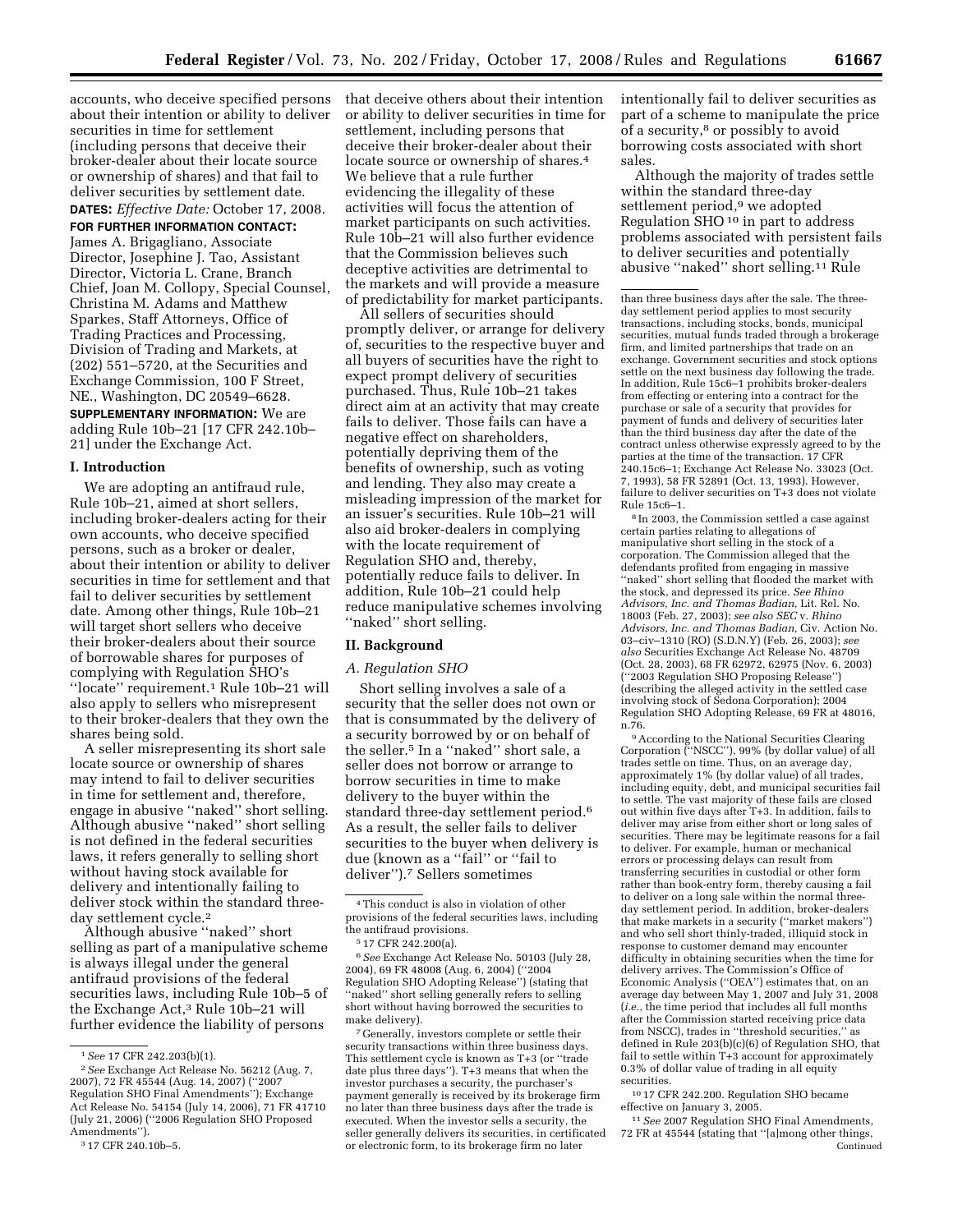203 of Regulation SHO, in particular, contains a ''locate'' requirement that provides that, ''[a] broker or dealer may not accept a short sale order in an equity security from another person, or effect a short sale in an equity security for its own account, unless the broker or dealer has: (i) Borrowed the security, or entered into a bona-fide arrangement to borrow the security; or (ii) Reasonable grounds to believe that the security can be borrowed so that it can be delivered on the date delivery is due; and (iii) Documented compliance with this paragraph  $(b)(1)$ ."<sup>12</sup> In the 2004 Regulation SHO Adopting Release, the Commission explicitly permitted broker-dealers to rely on customer assurances that the customer has identified its own source of borrowable securities, provided it is reasonable for the broker-dealer to do so.<sup>13</sup> We are concerned, however, that some short sellers may have been deliberately misrepresenting to broker-dealers that they have obtained a legitimate locate source.14

In addition, we are concerned that some short sellers may have made misrepresentations to their brokerdealers about their ownership of shares as an end run around Regulation SHO's locate requirement.15 Some sellers have also misrepresented that their sales are long sales in order to circumvent Rule 105 of Regulation  $M<sub>16</sub>$  which prohibits certain short sellers from purchasing securities in a secondary or follow-on offering.17 Under Rule 200(g)(1) of Regulation SHO, ''[a]n order to sell shall be marked 'long' only if the seller is deemed to own the security being sold pursuant to paragraphs (a) through (f) of this section  $^{18}$  and either: (i) The

18Rule 200(b) of Regulation SHO provides that a seller is deemed to own a security if, ''(1) The person or his agent has title to it; or (2) The person has purchased, or has entered into an unconditional contract, binding on both parties thereto, to purchase it, but has not yet received it; or (3) The person owns a security convertible into or

security to be delivered is in the physical possession or control of the broker or dealer; or (ii) it is reasonably expected that the security will be in the physical possession or control of the broker or dealer no later than the settlement of the transaction."<sup>19</sup>

Under Regulation SHO, the executing or introducing broker-dealer is responsible for determining whether there are reasonable grounds to believe that a security can be borrowed so that it can be delivered on the date delivery is due on a short sale, and whether a seller owns the security being sold and can reasonably expect that the security will be in the physical possession or control of the broker-dealer no later than settlement date for a long sale. However, a broker-dealer relying on a customer that makes misrepresentations about its locate source or ownership of shares may not receive shares when delivery is due. For example, sellers may be making misrepresentations to their broker-dealers about their locate sources or ownership of shares for securities that are very difficult or expensive to borrow. Such sellers may know that they cannot deliver securities by settlement date due to, for example, a limited number of shares being available to borrow or purchase, or they may not intend to obtain shares for timely delivery because the cost of borrowing or purchasing may be high. That result undermines the Commission's goal of addressing concerns related to ''naked'' short selling and extended fails to deliver.

# *B. Concerns About ''Naked'' Short Selling*

We have been concerned about "naked" short selling and, in particular, abusive ''naked'' short selling, for some time. As discussed above, our concerns about potentially abusive ''naked'' short selling were an important reason for our adoption of Regulation SHO in 2004. In addition, due to our concerns about the potentially negative market impact of large and persistent fails to deliver, and the fact that we continued to observe a small number of threshold securities 20

19 17 CFR 242.200(g)(1).

20A ''threshold security'' is defined in Rule 203(c)(6) as any equity security of an issuer that is registered pursuant to section 12 of the Exchange Act (15 U.S.C. 78l) or for which the issuer is

with fail to deliver positions that were not being closed out under existing delivery and settlement requirements, in 2007 we eliminated the ''grandfather'' exception to Regulation SHO's close-out requirement 21 and today we adopted amendments to eliminate the options market maker exception to the close-out requirement.22

In addition to the actions we have taken aimed at reducing fails to deliver and addressing potentially abusive ''naked'' short selling in threshold securities, recently we took emergency action targeting ''naked'' short selling in some non-threshold securities. Specifically, on July 15, 2008, we published an emergency order under Section 12(k) of the Exchange Act (the ''July Emergency Order'') 23 that temporarily imposed enhanced requirements on short sales in the publicly traded securities of certain substantial financial firms.24

We issued the July Emergency Order because we were concerned that false rumors spread by short sellers regarding financial institutions of significance in the U.S. could continue to threaten significant market disruption. As we

21*See* 2007 Regulation SHO Final Amendments, 72 FR 45544. The ''grandfather'' exception had provided that fails to deliver established prior to a security becoming a threshold security did not have to be closed out in accordance with Regulation SHO's close-out requirement. This amendment also contained a one-time phase-in period that provided that previously-grandfathered fails to deliver in a security that was a threshold security on the effective date of the amendment must be closed out within 35 consecutive settlement days from the effective date of the amendment. The phase-in period ended December 5, 2007.

22*See* Exchange Act Release No. 34–58775 (Oct. 14, 2008) (''2008 Regulation SHO Final Amendments''). The options market maker exception had excepted from the close-out requirement any fail to deliver position in a threshold security resulting from short sales effected by a registered options market maker to establish or maintain a hedge on options positions that were created before the underlying security became a threshold security.

23*See* Exchange Act Release No. 58166 (July 15, 2008).

24*See id.* The Emergency Order required that, in connection with transactions in the publicly traded securities of the substantial financial firms identified on Appendix A to the Emergency Order (''Appendix A Securities''), no person could effect a short sale in the Appendix A Securities using the means or instrumentalities of interstate commerce unless such person or its agent had borrowed or arranged to borrow the security or otherwise had the security available to borrow in its inventory prior to effecting such short sale and delivered the security on settlement date.

Regulation SHO imposes a close-out requirement to address persistent failures to deliver stock on trade settlement date and to target potentially abusive "naked" short selling in certain equity securities.").

<sup>12</sup> 17 CFR 242.203(b). Market makers engaged in bona fide market making in the security at the time they effect the short sale are excepted from this requirement.

<sup>13</sup>*See* 2004 Regulation SHO Adopting Release, 69 FR at 48014.

<sup>14</sup>*See, e.g.*, *Sandell Asset Management Corp., Lars Eric Thomas Sandell, Patrick T. Burke and Richard F. Ecklord*, Securities Act Release No. 8857 (Oct. 10, 2007) (settled order).

<sup>15</sup>*See id.* 

<sup>16</sup> 17 CFR 242.105.

<sup>17</sup>*See Goldman Sachs Execution and Clearing L.P.,* Exchange Act Release No. 55465 (Mar. 14, 2007) (settled order); *Weitz and Altman,* Lit. Release No. 18121 (April 30, 2003) (settled civil action).

exchangeable for it and has tendered such security for conversion or exchange; or (4) The person has an option to purchase or acquire it and has exercised such option; or (5) The person has rights or warrants to subscribe to it and has exercised such rights or warrants; or (6) The person holds a security futures contract to purchase it and has received notice that the position will be physically settled and is irrevocably bound to receive the underlying security.''

required to file reports pursuant to section 15(d) of the Exchange Act (15 U.S.C. 78o(d)): (i) For which there is an aggregate fail to deliver position for five consecutive settlement days at a registered clearing agency of 10,000 shares or more, and that is equal to at least 0.5% of the issue's total shares outstanding; and (ii) that is included on a list disseminated to its members by a self-regulatory organization. 17 CFR 242.203(c)(6).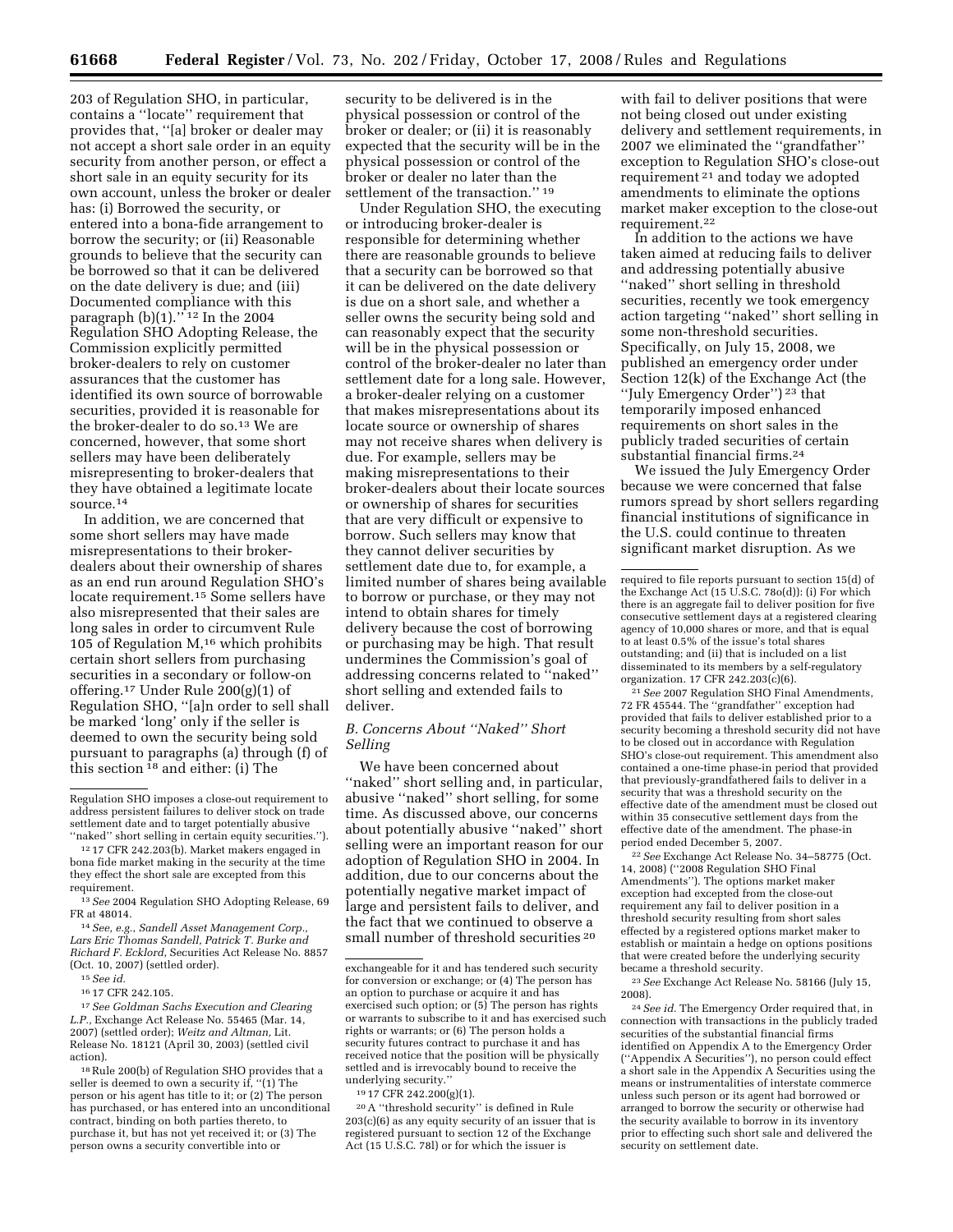noted in the July Emergency Order, false rumors can lead to a loss of confidence in our markets. Such loss of confidence can lead to panic selling, which may be further exacerbated by ''naked'' short selling. As a result, the prices of securities may artificially and unnecessarily decline well below the price level that would have resulted from the normal price discovery process. If significant financial institutions are involved, this chain of events can threaten disruption of our

markets.25

On July 29, 2008, we extended the July Emergency Order after carefully reevaluating the current state of the markets in consultation with officials of the Board of Governors of the Federal Reserve System, the Department of the Treasury, and the Federal Reserve Bank of New York. Due to our continued concerns about the ongoing threat of market disruption and effects on investor confidence, we determined that the standards of extension had been met.26 Pursuant to the extension, the July Emergency Order terminated at 11:59 p.m. EDT on August 12, 2008.27

In addition to our adopting Rule 10b– 21, as noted above, today we also adopted amendments to eliminate the options market maker exception to Regulation SHO's delivery requirement.28 We also adopted today an interim final temporary rule that enhances the delivery requirements for

26*See* Exchange Act Release No. 58248 (July 29, 2008).

27 In addition, on September 17, 2008, the Commission further addressed abusive ''naked'' short selling by issuing an Emergency Order that temporarily adopted amendments to Regulation SHO's close-out requirement, amendments to eliminate Regulation SHO's options market maker exception to the close-out requirement, and Rule 10b–21. *See* Exchange Act Release No. 58572 (Sept. 17, 2008). The Commission also issued emergency orders to require disclosure of short sales, Exchange Act Release 58591 (Sept. 18, 2008) and 58591A (Sept. 21, 2008), and temporarily halt short selling in financial stocks, Exchange Act Release 58592 (Sept. 18, 2008) and Exchange Act Release 58611 (Sept. 21, 2008).

28*See supra* note 22.

sales of all equity securities (''2008 Interim Rule").<sup>29</sup>

The amendments to the options market maker exception and the 2008 Interim Rule that we adopted today both focus on the timely delivery of securities and are not aimed at pre-trade activity, such as compliance with Regulation SHO's locate requirement. Because we continue to be concerned about fails to deliver and potentially abusive ''naked'' short selling, in addition to our initiatives to strengthen Regulation SHO's delivery requirements, we are adopting Rule 10b–21 to also target sellers who deceive their broker-dealers or certain other persons about their source of borrowable shares and their share ownership.

As we stated in the Proposing Release,30 we are concerned about persons that sell short securities and deceive specified persons about their intention or ability to deliver the securities in time for settlement, or deceive their broker-dealer about their locate source or ownership of shares. Commission enforcement actions have contributed to our concerns about the extent of misrepresentations by short sellers about their locate sources and ownership of shares, regardless of whether they result in fails to deliver. For example, the Commission recently announced a settled enforcement action against hedge fund adviser Sandell Asset Management Corp. (''SAM''), its chief executive officer, and two employees in connection with allegedly (i) improperly marking some short sale orders ''long'' and (ii) misrepresenting to executing brokers that SAM personnel had located sufficient stock to borrow for short sale orders.<sup>31</sup>

In addition, as we have stated on several prior occasions, we are concerned about the negative effect that fails to deliver may have on the markets and shareholders.<sup>32</sup> For example, fails to deliver may deprive shareholders of

<sup>31</sup> See Sandell Asset Management Corp., Securities Act Release No. 8857; *see also Goldman Sachs Execution and Clearing L.P.,* Exchange Act Release No. 55465; *U.S.* v. *Naftalin,* 441 U.S. 768 (1979) (discussing a market manipulation scheme in which brokers suffered substantial losses when they had to purchase securities to replace securities they had borrowed to make delivery on short sale orders received from an individual investor who had falsely represented to the brokers that he owned the securities being sold).

32*See supra* note 22; 2007 Regulation SHO Final Amendments, 72 FR at 45544; 2006 Regulation SHO Proposed Amendments, 71 FR at 41712; 2007 Regulation SHO Proposed Amendments, 72 FR at 45558–45559; Proposing Release, 73 FR at 15378.

the benefits of ownership, such as voting and lending.33 In addition, where a seller of securities fails to deliver securities on settlement date, in effect the seller unilaterally converts a securities contract (which is expected to settle within the standard three-day settlement period) into an undated futures-type contract, to which the buyer might not have agreed, or that might have been priced differently.34

In addition, commenters (including issuers and investors) have repeatedly expressed concerns about fails to deliver in connection with manipulative ''naked'' short selling. For example, in response to proposed amendments to Regulation SHO in 2006 35 designed to further reduce the number of persistent fails to deliver in certain equity securities by eliminating Regulation SHO's ''grandfather'' exception, and amending the options market maker exception, we received a number of comments that expressed concerns about ''naked'' short selling and extended delivery failures.<sup>36</sup> Commenters continued to express these concerns in response to proposed amendments to eliminate the options market maker exception to the close-out requirement of Regulation SHO in 2007 37 and in response to the Proposing Release.38

33*See id.* 

35See 2006 Regulation SHO Proposed Amendments, 71 FR 41710.

36See, *e.g.*, letter from Patrick M. Byrne, Chairman and Chief Executive Officer, Overstock.com, Inc., dated Sept. 11, 2006 (''Overstock''); letter from Daniel Behrendt, Chief Financial Officer, and Douglas Klint, General Counsel, TASER International, dated Sept. 18, 2006 (''TASER''); letter from John Royce, dated April 30, 2007 (''Royce''); letter from Michael Read, dated April 29, 2007 (''Read''); letter from Robert DeVivo, dated April 26, 2007 (''DeVivo''); letter from Ahmed Akhtar, dated April 26, 2007 (''Akhtar'').

37See, *e.g.*, letter from Jack M. Wedam, dated Oct. 16, 2007; letter from Michael J. Ryan, Executive Director and Senior Vice President, Center for Capital Markets Competitiveness, U.S. Chamber of Commerce, dated Sept. 13, 2007 (''U.S. Chamber of Commerce''); letter from Robert W. Raybould, CEO Enteleke Capital Corp., dated Sept. 12, 2007; letter from Mary Helburn, Executive Director, National Coalition Against Naked Shorting, dated Sept. 11, 2007 (''NCANS 2007'').

38*See, e.g.*, letter from Richard H. Baker, President and Chief Executive Officer, Managed Funds Association, dated May 21, 2008 (''MFA'') (stating that ''[m]arket manipulation, such as intentional and abusive naked short selling, undermines the integrity of the U.S. capital markets and threatens investor confidence, market liquidity and market efficiency''); letter from Kurt N. Schacht and Linda Rittenhouse, Centre for Financial Market Integrity, dated June 17, 2008 (stating that they ''support efforts by the Commission to curtail naked short selling, for all the reasons noted in the [Proposing Release] relating to the detrimental effects on the marketplace. As noted [in the Proposing Release], this practice not only affects Continued

<sup>25</sup>We delayed the effective date of the Emergency Order to July 21, 2008 to create the opportunity to address, and to allow sufficient time for market participants to make, adjustments to their operations to implement the enhanced requirements. Moreover, in addressing anticipated operational accommodations necessary for implementation of the Emergency Order, we issued an amendment to the Emergency Order on July 18, 2008. *See* Exchange Act Release No. 58190 (July 18, 2008) (excepting from the Emergency Order bona fide market makers, short sales in Appendix A Securities sold pursuant to Rule 144 of the Securities Act of 1933, and certain short sales by underwriters, or members of a syndicate or group participating in distributions of Appendix A Securities).

<sup>29</sup>*See* Exchange Act Release No. 58773 (Oct. 14,

<sup>2008). 30</sup>Exchange Act Release No. 57511 (Mar. 17, 2008), 73 FR 15376, 15377 (Mar. 21, 2008)

<sup>34</sup>*See id.*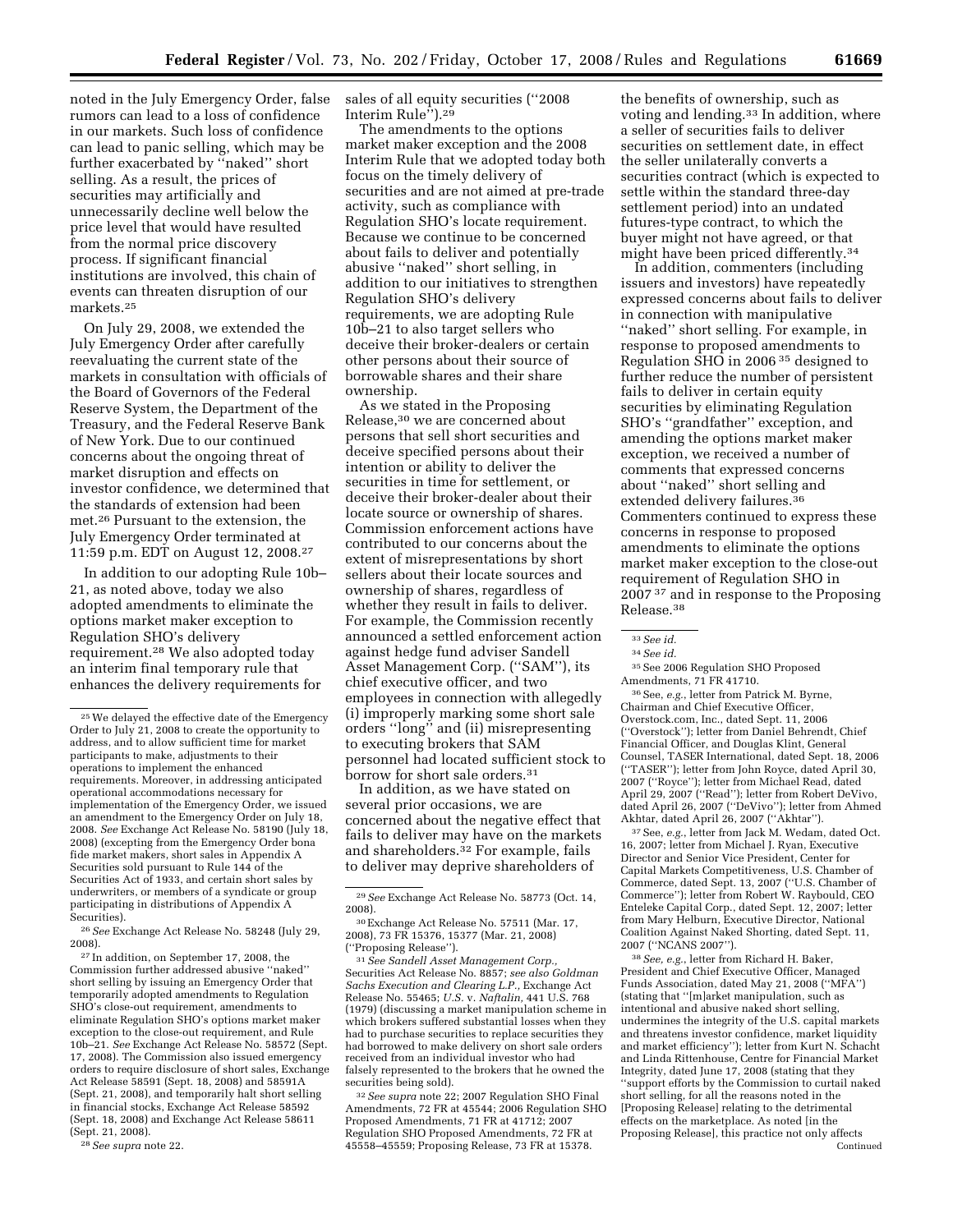To the extent that fails to deliver might be part of manipulative ''naked'' short selling, which could be used as a tool to drive down a company's stock price,39 such fails to deliver may undermine the confidence of investors.40 These investors, in turn, may be reluctant to commit capital to an issuer they believe to be subject to such manipulative conduct.41 In addition, issuers may believe that they have suffered unwarranted reputational damage due to investors' negative perceptions regarding fails to deliver in

39*See, e.g., Rhino Advisors, Inc. and Thomas Badian,* Lit. Rel. No. 18003 (Feb. 27, 2003); *see also SEC* v. *Rhino Advisors, Inc. and Thomas Badian,*  Civ. Action No. 03 civ 1310 (RO) (S.D.N.Y) (Feb. 26, 2003) (settled case in which we alleged that the defendants profited from engaging in massive "naked" short selling that flooded the market with the company's stock, and depressed its price); *see also S.E.C.* v. *Gardiner,* 48 S.E.C. Docket 811, No. 91 Civ. 2091 (S.D.N.Y. 1991) (alleged manipulation by sales representative by directing or inducing customers to sell stock short in order to depress its price); *U.S.* v. *Russo,* 74 F.3d 1383, 1392 (2d Cir. 1996) (short sales were sufficiently connected to the manipulation scheme as to constitute a violation of Exchange Act Section 10(b) and Rule 10b–5).

40 In response to the 2007 Regulation SHO Proposed Amendments, we received comment letters discussing the impact of fails to deliver on investor confidence. *See, e.g.*, letter from NCANS 2007. Commenters expressed similar concerns in response to the 2006 Regulation SHO Proposed Amendments. *See, e.g.*, letter from Mary Helburn, Executive Director, National Coalition Against Naked Shorting, dated Sept. 30, 2006 (''NCANS 2006''); letter from Richard Blumenthal, Attorney General, State of Connecticut, dated Sept. 19, 2006.

41 In response to the 2007 Regulation SHO Proposed Amendments, we received comment letters expressing concern about the impact of potential ''naked'' short selling on capital formation, claiming that ''naked'' short selling causes a drop in an issuer's stock price and may limit the issuer's ability to access the capital markets. *See, e.g.*, letter from Robert K. Lifton, Chairman and CEO, Medis Technologies, Inc., dated Sept. 12, 2007; letter from NCANS 2007. Commenters expressed similar concerns in response to the 2006 Regulation SHO Proposed Amendments. *See, e.g.*, letter from Congressman Tom Feeney—Florida, U.S. House of Representatives, dated Sept. 25, 2006; *see also* letter from Zix Corporation, dated Sept. 19, 2006 (stating that "[m]any investors attribute the Company frequent re-appearances on the Regulation SHO list to manipulative short selling and frequently demand that the Company ''do something'' about the perceived manipulative short selling. This perception that manipulative short selling of the Company's securities is continually occurring has undermined the confidence of many of the Company's investors in the integrity of the market for the Company's securities.'').

the issuer's security.42 Unwarranted reputational damage caused by fails to deliver might have an adverse impact on the security's price.43

Strengthening rules that address "naked" short selling will provide increased confidence in the markets. Since the issuance of the July Emergency Order, members of the public have repeatedly expressed their concerns about a loss of confidence in the markets. For example, one commenter stated that ''financial confidence is critically important'' for companies to do business.44 Another commenter stated that ''existing laws should be enforced, but further steps should be taken to prevent any further erosion of the investing publics [sic] confidence.'' 45

We are concerned about the ability of short sellers to use ''naked'' short selling as a tool to manipulate the prices of securities.46 Thus, in conjunction with

42 Due in part to such concerns, some issuers have taken actions to attempt to make transfer of their securities ''custody only,'' thus preventing transfer of their stock to or from securities intermediaries such as the Depository Trust Company (''DTC'') or broker-dealers. *See* 2003 Regulation SHO Proposing Release, 68 FR at 62975. Some issuers have attempted to withdraw their issued securities on deposit at DTC, which makes the securities ineligible for book-entry transfer at a securities depository. *See id*. Withdrawing securities from DTC or requiring custody-only transfers would undermine the goal of a national clearance and settlement system designed to reduce the physical movement of certificates in the trading markets. *See id.* We note, however, that in 2003 the Commission approved a DTC rule change clarifying that its rules provide that only its participants may withdraw securities from their accounts at DTC, and establishing a procedure to process issuer withdrawal requests. *See* Exchange Act Release No. 47978 (June 4, 2003), 68 FR 35037 (June 11, 2003).

43*See also* 2006 Regulation SHO Proposed Amendments, 71 FR at 41712; 2007 Regulation SHO Amendments, 72 FR at 45544; 2007 Regulation SHO Proposed Amendments, 72 FR at 45558–45559; Proposing Release, 73 FR at 15378 (providing additional discussion of the impact of fails to deliver on the market); *see also* 2003 Regulation SHO Proposing Release, 68 FR at 62975 (discussing the impact of ''naked'' short selling on the market).

44*See* Comment of Ron Heller (July 21, 2008) (''Heller'') (commenting on the Emergency Order).

45*See* Comment of Ronald L. Rourk (July 21, 2008) (''Rourk'') (commenting on the proposal to eliminate Regulation SHO's options market maker exception).

46*See, e.g.*, Commission press release, dated July 13, 2008, announcing that the Commission's Office of Compliance Inspections and Examinations, as well as FINRA and New York Stock Exchange Regulation, Inc., will immediately conduct examinations aimed at the prevention of the intentional spreading of false information intended to manipulate securities prices. *See http:// www.sec.gov/news/press/2008/2008-140.htm.* In addition, in April of this year, the Commission charged Paul S. Berliner, a trader, with securities fraud and market manipulation for intentionally disseminating a false rumor concerning The Blackstone Group's acquisition of Alliance Data Systems Corp (''ADS''). The Commission alleged that this false rumor caused the price of ADS stock to plummet, and that Berliner profited by short

our other short selling initiatives aimed at further reducing fails to deliver and addressing abusive ''naked'' short selling, we have adopted Rule 10b–21 substantially as proposed.

Proposed Rule 10b–21 was narrowly tailored to specify that it is unlawful for any person to submit an order to sell a security if such person deceives a broker-dealer, participant of a registered clearing agency,47 or purchaser regarding its intention or ability to deliver the security on the date delivery is due, and such person fails to deliver the security on or before the date delivery is due.48 We received over 700 comment letters in response to the Proposing Release.

The comment letters were from numerous entities, including issuers, retail investors, broker-dealers, SROs, associations, members of Congress, and other elected officials.49 Many commenters supported our goals of further addressing potentially abusive ''naked'' short selling and fails to deliver, while not necessarily agreeing with the Commission's approach. For example, some commenters argued for more stringent short sale regulation.50 Others urged us to take stronger enforcement action against abusive ''naked'' short sellers under the current federal securities laws rather than, or in addition to, adopting Rule 10b–21.51

47The term ''participant'' has the same meaning as in section 3(a)(24) of the Exchange Act. *See* 15 U.S.C. 78c(a)(24). The term ''registered clearing agency'' means a clearing agency, as defined in section 3(a)(23) of the Exchange Act, that is registered as such pursuant to section 17A of the Exchange Act. *See* 15 U.S.C. 78c(a)(23)(A), 78q–1 and 15 U.S.C. 78q–1(b), respectively.

48*See* Proposed Rule 10b–21.

49The comment letters are available on the Commission's Internet Web Site at *http:// www.sec.gov/comments/s7-08-08/s70808.shtml*.

50*See, e.g.*, letter from Arik B. Fetscher, Esq., dated April 2, 2008; letter from Fred Adams, Jr., Chairman and Chief Executive Officer, Cal-Maine Foods, Inc., dated May 19, 2008; letter from David T. Hirschman, President and Chief Executive Officer, Center for Capital Markets Competitiveness, United States Chamber of Commerce, dated May 20, 2008 (''Chamber of Commerce''); letter from Wallace E. Boston, Jr., President and Chief Executive Officer, American Public Education, Inc., dated May 20, 2008; letter from Kurt N. Schacht, Executive Director, and Linda L. Rittenhouse, Senior Policy Analyst, CFA Institute Centre for Financial Market Integrity, dated June 17, 2008; letter from Guillaume Cloutier, dated July 25, 2008; letter from Shunliang Wang, dated July 27, 2008; letter from Scott Bridgford, dated July 29, 2008; letter from Keith Kottwitz, dated Aug. 1, 2008.

51*See, e.g.*, letter from Tony J. Akin, Jr., Financial Advisor, dated March 31, 2008; letter from Gary D. Owens, CEO, OYO Geospace, dated April 22, 2008; letter from Daniel J. Popeo, Chairman & General Counsel, and Paul D. Kamenar, Senior Executive Counsel, Washington Legal Foundation, dated May

shareowners by depriving the[m] of the basic benefits of ownership, it also may detrimentally affect the issuer's reputation and subvert the appropriate workings of the market by avoiding certain restrictions applicable to those who deliver on time. All of these issues can ultimately undermine investor confidence.''); letter from Wallace E. Boston, President and Chief Executive Officer, American Public Education, Inc., dated May 20, 2008 (noting that ''[a]s the CEO of a recently public company, I am acutely aware of the impact that abusive short-selling can have on issuers and investors.'').

selling ADS stock and covering those sales as the false rumor caused the price of ADS stock to fall. *See http://www.sec.gov/litigation/litreleases/2008/ lr20537.htm.*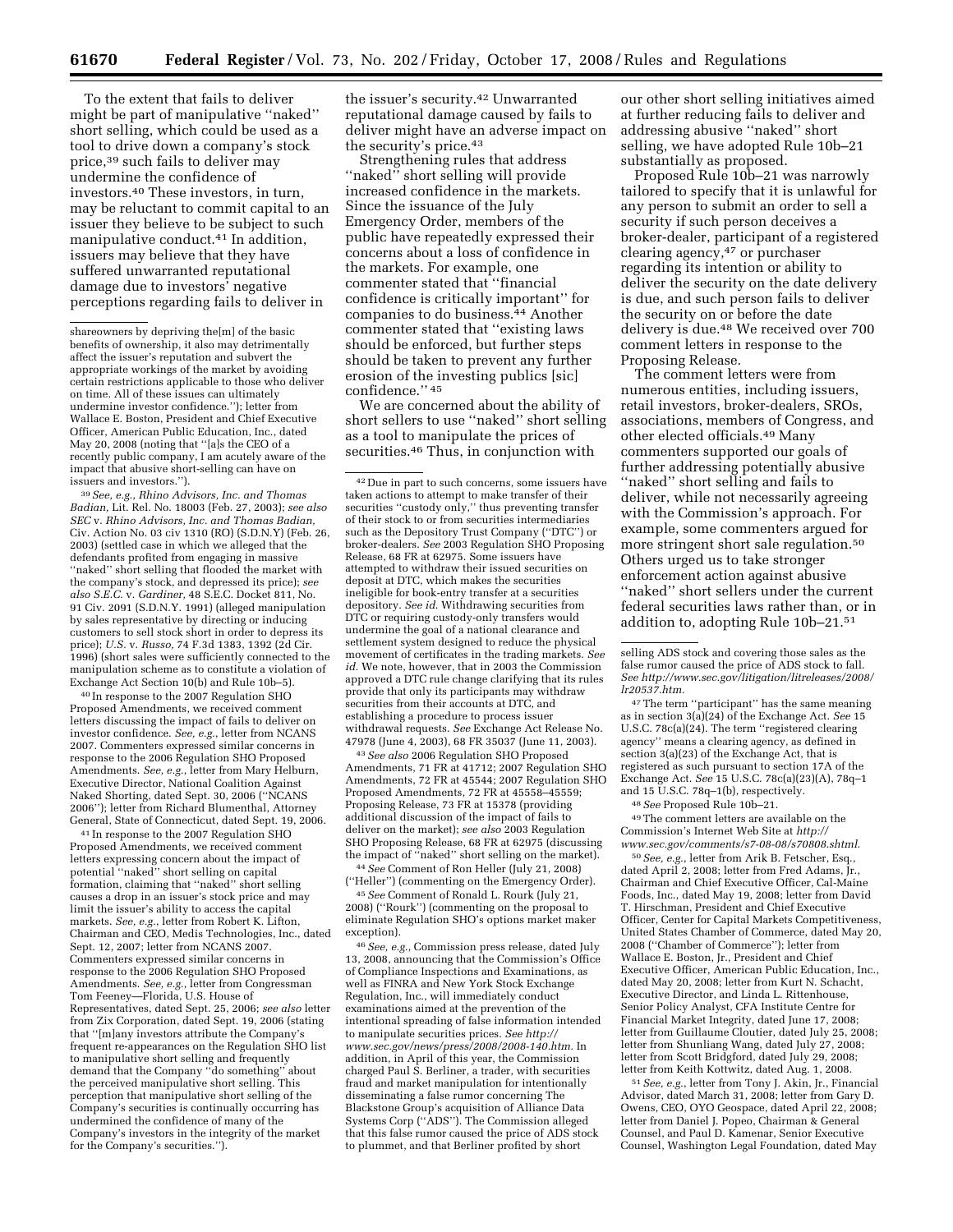Some commenters asked that if we adopt Rule 10b–21 as proposed, we provide certain clarifications regarding the application of the rule.52 We highlight in the discussion below some of the main issues, concerns, and suggestions raised in the comment letters.

## **III. Discussion of Rule 10b–21**

## *A. Rule 10b–21*

After careful consideration of the comments, we are adopting Rule 10b–21 substantially as proposed. Rule 10b–21 specifies that it is unlawful for any person to submit an order to sell an equity security if such person deceives a broker-dealer, participant of a registered clearing agency,53 or purchaser regarding its intention or ability to deliver the security on the date delivery is due, and such person fails to deliver the security on or before the date delivery is due.54 Scienter is a necessary element for a violation of the rule.55 Some commenters questioned whether, similar to Regulation SHO, proposed Rule 10b–21 would apply only to equity

 $^{52} \, See, \, e.g.,$  letter from James J. Angel, Associate Professor of Finance, Georgetown University, dated May 17, 2008 (''Angel''); letter from Heather Traeger, Assistant Counsel, Investment Company Institute, dated May 20, 2008; letter from Dr. Robert J. Shapiro, Chairman, Sonecon, LLC, and former U.S. Under Secretary of Commerce, dated May 20, 2008 (''Shapiro''); letter from Ira D. Hammerman, Managing Director and General Counsel, Securities Industry and Financial Markets Association, dated May 22, 2008 (''SIFMA''); letter from Michael R. Trocchio, Bingham McCutchen LLP, dated July 14, 2008 (''Bingham''); letter from MFA.

53*See supra* note 47 (defining the terms ''participant'' and ''registered clearing agency'' for purposes of the rule).

54*See* Rule 10b–21.

55*Ernst & Ernst* v. *Hochfelder, et al.,* 425 U.S. 185 (1976). Scienter has been defined as ''a mental state embracing the intent to deceive, manipulate or defraud.'' *Id.* at 193, n.12. While the Supreme Court has not decided the issue (*see Aaron* v. *SEC,* 446 U.S. 686 (1980); *Ernst & Ernst,* 425 at 193 n.12), federal appellate courts have concluded that scienter may be established by a showing of either knowing conduct or by ''an 'extreme departure from the standards of ordinary care \* \* \* which presents a danger of misleading buyers or sellers that is either known to the defendant or is so obvious that the actor must have been aware of it.' '' *Dolphin & Bradbury* v. *SEC,* 512 F.3d 634 (D.C. Cir. Jan. 11, 2008) (quoting *Sundstrand Corp.* v. *Sun Chemical Corp.,* 553 F.2d 1033, 1045 (7th Cir. 1977)). Some commenters stated they believe that Rule 10b–21 should require a finding of ''intentional deception'' to best achieve our goals without deterring legitimate short selling. *See, e.g.*, letter from MFA; another commenter, however, requested that we confirm that the concept of scienter, for purposes of Rule 10b–21, is identical to established precedent under Section 10(b) of the Exchange Act and Rule 10b–5 thereunder. *See* letter from SIFMA. We intend the scienter requirement of Rule 10b–21 to be the same as that required under Rule 10b–5.

securities.<sup>56</sup> In response to these comments, we clarify that as proposed and adopted, Rule 10b–21 applies only to equity securities.57

Rule 10b–21 will cover those situations where a seller deceives a broker-dealer, participant of a registered clearing agency, or a purchaser about its intention to deliver securities by settlement date, its locate source, or its share ownership, and the seller fails to deliver securities by settlement date.<sup>58</sup> Rule 10b–21 will prohibit the deception of persons participating in the transaction—broker-dealers, participants of registered clearing agencies, or purchasers. Further, because one of the principal goals of Rule 10b–21 is to reduce fails to deliver, violation of the rule will occur only if a fail to deliver results from the relevant transaction.

For purposes of Rule 10b–21, brokerdealers (including market makers) acting for their own accounts will be considered sellers. For example, a broker-dealer effecting short sales for its own account will be liable under the rule if it does not obtain a valid locate source and fails to deliver securities to the purchaser. Such broker-dealers defraud purchasers that may not receive delivery on time, in effect unilaterally forcing the purchaser into accepting an undated futures-type contract.59

As noted above, under Regulation SHO, the executing or introducing broker-dealer is responsible for determining whether there are reasonable grounds to believe that a security can be borrowed so that it can be delivered on the date delivery is due on a short sale.60 In the 2004 Regulation SHO Adopting Release, the Commission explicitly permitted broker-dealers to rely on customer assurances that the customer has identified its own locate source, provided it is reasonable for the broker-dealer to do so.61 If a seller elects to provide its own locate source to a broker-dealer, the seller is representing

59*See supra* note 22; 2007 Regulation SHO Final Amendments, 72 FR at 45544; 2006 Regulation SHO Proposed Amendments, 71 FR at 41712; 2007 Regulation SHO Proposed Amendments, 72 FR at 45558–45559.

60*See* 17 CFR 242.203(b)(3)(1).

61*See* 2004 Regulation SHO Adopting Release, 69 FR at 48014.

that it has contacted that source and reasonably believes that the source can or intends to deliver the full amount of the securities to be sold short by settlement date. In addition, if a seller enters a short sale order into a brokerdealer's direct market access or sponsored access system (''DMA'') with any information purporting to identify a locate source obtained by the seller, the seller makes a representation to a broker-dealer for purposes of Rule 10b– 21.62

If a seller deceives a broker-dealer about the validity of its locate source, the seller will be liable under Rule 10b– 21 if the seller also fails to deliver securities by the date delivery is due. For example, a seller will be liable for a violation of Rule 10b–21 if it represented that it had identified a source of borrowable securities, but the seller never contacted the purported source to determine whether shares were available and could be delivered in time for settlement and the seller fails to deliver securities by settlement date. A seller will also be liable if it contacted the source and learned that the source did not have sufficient shares for timely delivery, but the seller misrepresented that the source had sufficient shares that it could deliver in time for settlement and the seller fails to deliver securities by settlement date; or, if the seller contacted the source and the source had sufficient shares that it could deliver in time for settlement, but the seller never instructed the source to deliver the shares in time for settlement and the seller otherwise refused to deliver shares on settlement date such that the sale results in a fail to deliver.

One commenter recommended that the rule focus on whether there is a fail to deliver in the Continuous Net Settlement ("CNS") system, rather than on a seller's failure to deliver the securities sold.<sup>63</sup> The majority of equity trades in the United States are cleared and settled through systems administered by clearing agencies registered with the Commission. The NSCC clears and settles the majority of equity securities trades conducted on the exchanges and in the over the counter market. NSCC clears and settles trades through the CNS system, which nets the securities delivery and payment obligations of all of its members. The majority of NSCC's members are broker-

<sup>20, 2008;</sup> letter from David Hughes, dated July 17, 2008; letter from Dave Morgan, dated July 25, 2008; letter from Seth Bradley, dated July 30, 2008; letter

<sup>56</sup>*See, e.g.*, letter from MFA.

<sup>57</sup>*See, e.g.*, Proposing Release, 73 FR at 15380; *see also* Rule 10b–21.

<sup>58</sup>As proposed, the rule referenced ''the date delivery is due.'' To provide specificity as to when delivery is due for purposes of the rule, we are modifying this language to ''settlement date'' and defining ''settlement date'' as ''the business day on which delivery of a security and payment of money is to be made through the facilities of a registered clearing agency in connection with the sale of a security.'' *See* Rule 10b–21(b).

<sup>62</sup>Broker-dealers offer DMA to some customers by providing them with electronic access to a market's execution system using the broker-dealer's market participant identifier. The broker-dealer, however, retains the ultimate responsibility for the trading activity of its customer.

<sup>63</sup>*See* letter from SIFMA.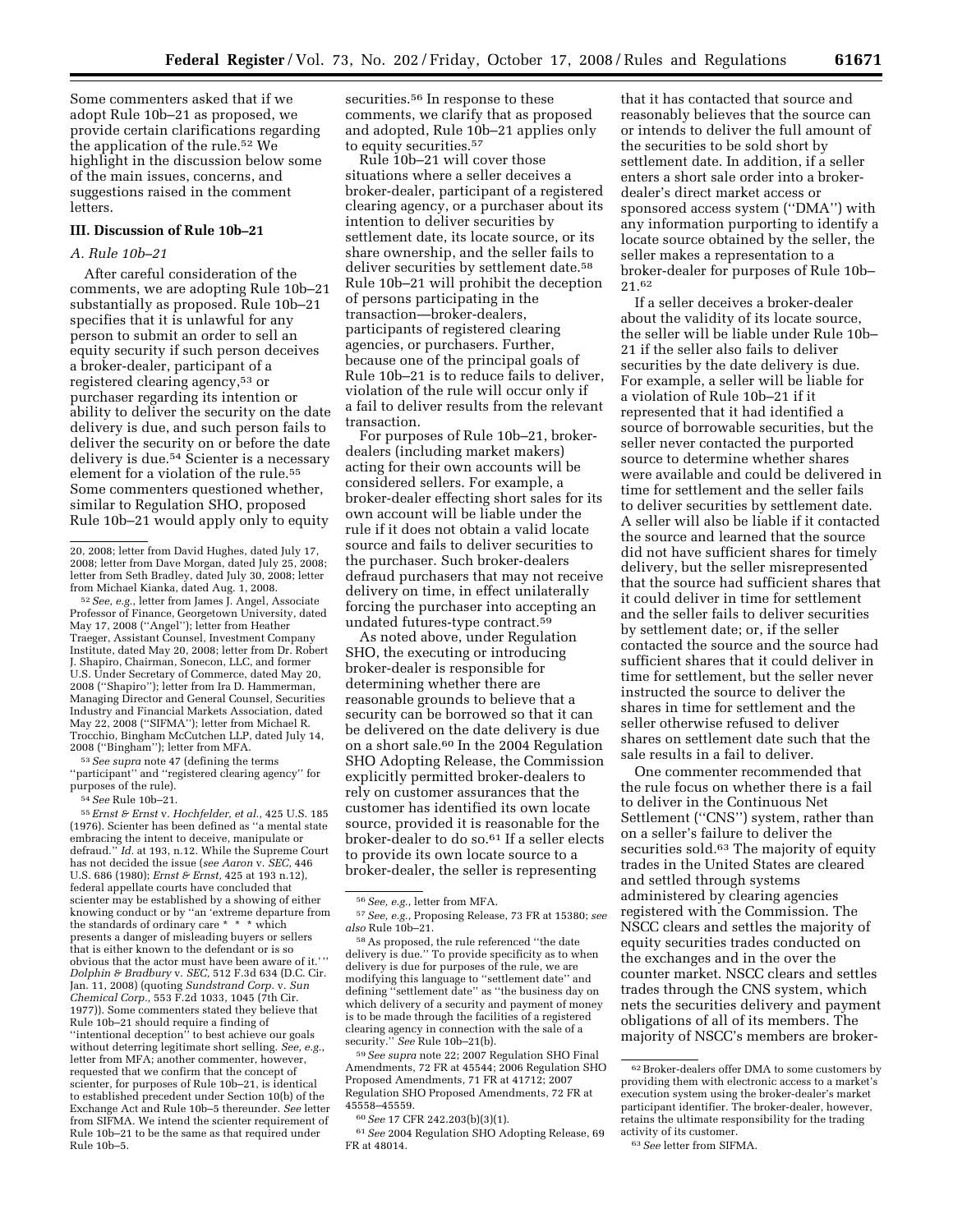dealers.64 NSCC notifies its members of their securities delivery and payment obligations daily. In addition, NSCC guarantees the completion of all transactions and interposes itself as the contraparty to both sides of the transaction. This commenter noted that a seller's clearing broker generally bears the responsibility to meet the firm's CNS delivery requirement and that it is difficult for a broker-dealer to determine which customer transactions or accounts give rise to a fail to deliver in the CNS system. We note, however, that Rule 10b–21 as proposed was not based on whether a fail to deliver occurred in CNS. Rather, the rule as proposed was concerned with whether an individual seller delivered securities that it sold. Along those lines, another commenter stated that the proposed rule should require a failure to deliver by the seller.65

We have determined to adopt the rule as proposed. The rule targets the misconduct of sellers. As discussed above, sellers should promptly deliver the securities they have sold and purchasers have the right to the timely receipt of securities that they have purchased. Thus, Rule 10b-21's focus is on whether or not there is a fail to deliver by the seller, rather than on whether or not there is a fail to deliver in the CNS system. Because fails to deliver in the CNS system are netted with pending deliveries, some sellers may be able to postpone delivery if another customer's purchase is received the same day. Thus, a person engaging in abusive ''naked'' short selling may be able to avoid detection for a period of time. This would undermine our goal of addressing abusive ''naked'' short selling.

### *B. Seller's Reliance on a Broker-Dealer or ''Easy to Borrow'' Lists*

Rule 10b–21 provides that it shall be unlawful for any person to submit an order to sell an equity security if such person deceives a broker-dealer, participant of a registered clearing agency, or purchaser regarding its intention or ability to deliver the security on the date delivery is due.<sup>66</sup> Thus, as we discussed in the Proposing Release,67 if a seller is relying on a broker-dealer to comply with Regulation SHO's locate obligation and to make delivery on a sale, the seller would not be representing at the time it submits an order to sell a security that it can or

intends to deliver securities on the date delivery is due. For example, a seller might be relying on its broker-dealer to borrow or arrange to borrow the security to make delivery by settlement date. Alternatively, a seller might be relying on a broker-dealer's ''Easy to Borrow'' list. If a seller in good faith relies on a broker-dealer's ''Easy to Borrow'' list to satisfy the locate requirement, the seller would not be deceiving the brokerdealer at the time it submits an order to sell a security that it can or intends to deliver securities on the date delivery is due. In discussing the locate requirement of Regulation SHO, in the 2004 Regulation SHO Adopting Release, the Commission stated that ''absent countervailing factors, 'Easy to Borrow' lists may provide 'reasonable grounds' for a broker-dealer to believe that the security sold short is available for borrowing without directly contacting the source of the borrowed securities."<sup>68</sup>

#### *C. Bona Fide Market Makers*

As we discussed in the Proposing Release,69 a market maker engaged in bona fide market making activity would not be making a representation at the time it submits an order to sell short that it can or intends to deliver securities on the date delivery is due, because such market makers are excepted from the locate requirement of Regulation SHO. Regulation SHO excepts from the locate requirement market makers engaged in bona-fide market making activities because market makers need to facilitate customer orders in a fast moving market without possible delays associated with complying with the locate requirement.70 Thus, at the time of submitting an order to sell short, market makers that have an exception from the locate requirement of Regulation SHO may know that they may not be able to deliver securities on the date delivery is due.

## *D. ''Long'' Sales*

Under Rule 10b–21, a seller will be liable if it deceives a broker-dealer, participant of a registered clearing agency, or purchaser about its ownership of shares or the deliverable condition of owned shares and fails to deliver securities by settlement date.71

As we discussed in the Proposing Release,72 a seller will be liable for a violation of Rule 10b–21 for causing a broker-dealer to mark an order to sell a security ''long'' if the seller knows or recklessly disregards that it is not ''deemed to own'' the security being sold, as defined in Rules 200(a) through (f) of Regulation SHO 73 or if the seller knows or recklessly disregards that the security being sold is not, or cannot reasonably be expected to be, in the broker-dealer's physical possession or control by the date delivery is due, and the seller fails to deliver the security by settlement date.

Broker-dealers acting for their own accounts will also be liable under Rule 10b–21 for marking an order ''long'' if the broker-dealer knows or recklessly disregards that it is not ''deemed to own'' the security being sold or that the security being sold is not, or cannot reasonably be expected to be, in the broker-dealer's physical possession or control by the date delivery is due, and the broker-dealer fails to deliver the security by settlement date.<sup>74</sup>

However, a seller would not be making a representation at the time it submits an order to sell a security that it can or intends to deliver securities on the date delivery is due if the seller submits an order to sell securities that are held in a margin account but the broker-dealer has loaned out the shares pursuant to the margin agreement. Under such circumstances, it would be reasonable for the seller to expect that the securities will be in the brokerdealer's physical possession or control by settlement date.

## *E. Rule 10b–21 and Other Antifraud Provisions of the Federal Securities Laws*

One commenter stated that it believes proposed Rule 10b–21 is unnecessary ''because the Commission already has ample existing authority, under Section 10(b) of the Exchange Act and Rule 10b– 5 thereunder, to prosecute manipulative and/or fraudulent activity, including the type of activity that proposed Rule 10b– 21 seeks to address."<sup>75</sup> Other commenters urged us to use less formal means than rulemaking to address our concerns regarding misrepresentations in the order entry process.76 For

<sup>64</sup>As of July 31, 2008 approximately 91% of members of the NSCC were registered as broker-

dealers. 65*See* letter from Bingham. 66*See* Rule 10b–21. 67*See* Proposing Release, 73 FR at 15379.

<sup>68</sup> 2004 Regulation SHO Adopting Release, 69 FR at 48014.

<sup>69</sup>*See* Proposing Release, 73 FR at 15379.

<sup>70</sup>*See* 2004 Regulation SHO Adopting Release, 69 FR at 48015, n. 67; *see also* 2008 Regulation SHO Final Amendments, *supra* note 22 (providing interpretive guidance regarding bona fide market making activities for purposes of Regulation SHO). 71*See* Rule 10b–21.

<sup>&</sup>lt;sup>72</sup> See Proposing Release, 73 FR at 15379.<br><sup>73</sup> 17 CFR 242.200(a)–(f).<br><sup>74</sup> Such broker-dealers will also be liable under<br>Regulation SHO Rule 203(a).

<sup>&</sup>lt;sup>75</sup> See letter from SIFMA; see also letter from Bingham (stating that ''[t]he Firms agree that the illicit conduct the Commission seeks to address through [proposed Rule 10b–21] is already illegal'');

<sup>&</sup>lt;sup>76</sup> See, e.g., letter from Bingham; letter from MFA; *but, c.f.*, letter from Chamber of Commerce (noting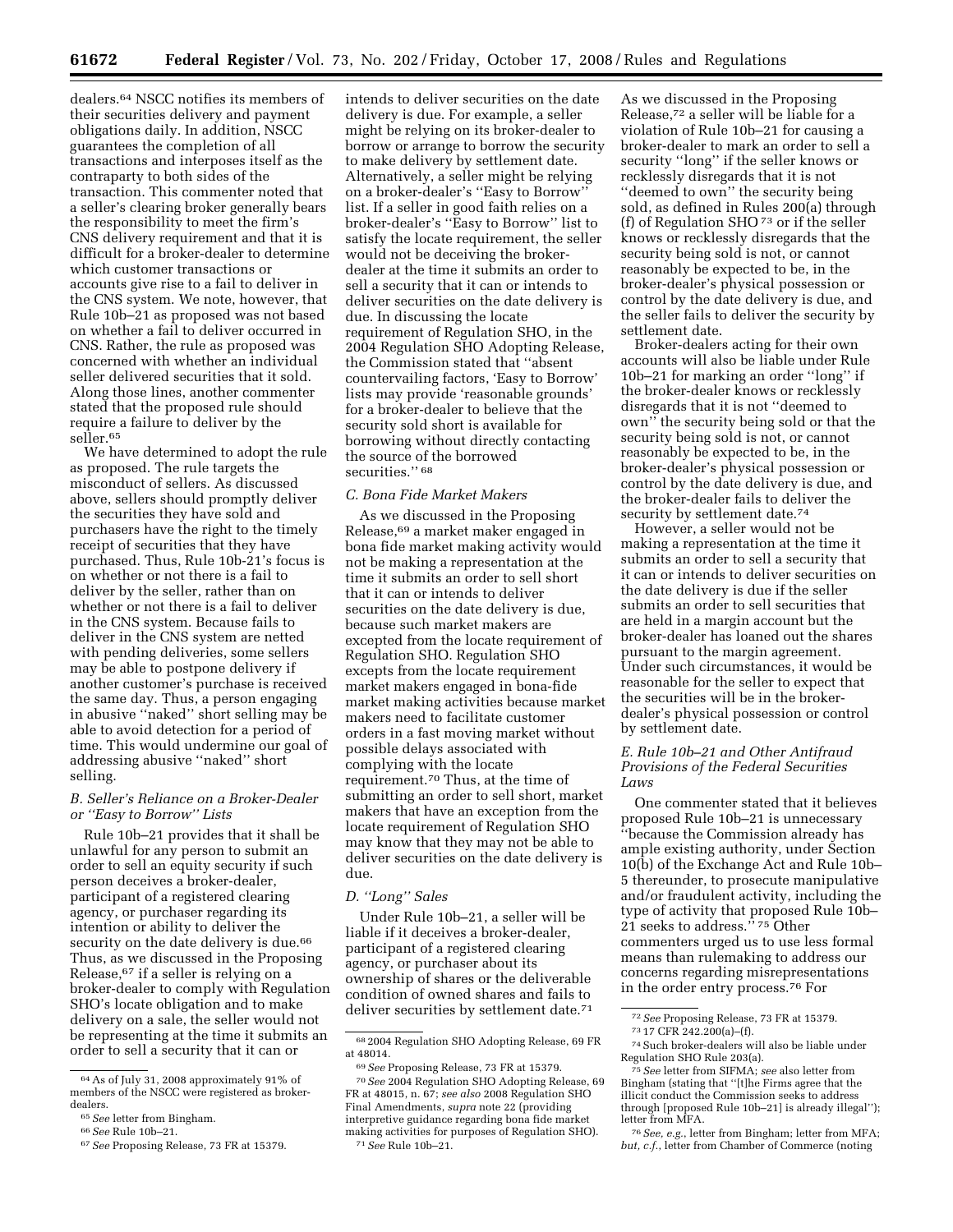instance, these commenters suggested that the Commission or its staff could convey this message through FAQs, staff bulletins, and speeches.77 We have determined, however, that the negative effects of abusive ''naked'' short selling on market confidence warrant formal Commission action.

While ''naked'' short selling as part of a manipulative scheme is already illegal under the general antifraud provisions of the federal securities laws, we believe that a rule further evidencing the illegality of these activities will focus the attention of market participants on such activities. Rule 10b–21 will also further evidence that the Commission believes such deceptive activities are detrimental to the markets and will provide a measure of predictability for market participants.

Some commenters sought clarification as to how this rule was different from Rule 10b–5.78 We note that the set of factors that will serve as the basis for a violation of Rule 10b–21 as adopted are not determinative of a person's obligations under the general antifraud provisions of the federal securities laws. Accordingly, and in order to clarify the continued applicability of the general antifraud provisions outside of the strict context of Rule 10b–21, we have added a preliminary note to the rule as adopted, which states: ''This rule is not intended to limit, or restrict, the applicability of the general antifraud provisions of the federal securities laws, such as section 10(b) of the Act and rule 10b–5 thereunder.'' We added this preliminary note because we believe it is important to underscore that Rule 10b–21 is not meant, in any way, to limit the general antifraud provisions of the federal securities laws. Additionally, this preliminary note provides much needed public clarity in answer to the confusion voiced by many commenters.

Similarly, we are modifying the proposed rule text slightly to add the word ''also,'' as follows: ''It shall *also*  constitute a 'manipulative or deceptive device or contrivance' as used in section 10(b) of this Act for any person to submit an order to sell an equity security if such person deceives a broker or dealer, a participant of a registered clearing agency, or a purchaser about its intention or ability to deliver the

security on or before the settlement date, and such person fails to deliver the security on or before the settlement date.''

We believe the adding the word ''also'' in the rule text further clarifies that Rule 10b–21 does not affect the operation of Rule 10b–5 or other antifraud rules, but is instead intended to supplement the existing antifraud rules.

Commenters also raised questions whether there would be a private right of action for a violation of proposed Rule 10b–21.79 We note that the courts have held that a private right of action exists with respect to Rule 10b–5 provided the essential elements constituting a violation of the rule are met.80 Thus, a private plaintiff able to prove all those elements in a situation covered by Rule 10b–21 would be able to assert a claim under Section 10(b) of the Exchange Act and Rule 10b–5 thereunder.

# *F. Aiding and Abetting Liability*

In the Proposing Release, we stated that ''[a]lthough the proposed rule is primarily aimed at sellers that deceive specified persons about their intention or ability to deliver shares or about their locate source and ownership of shares, as with any rule, broker-dealers could be liable for aiding and abetting a customer's fraud under the proposed rule.'' 81 One commenter stated that broker-dealers should not be held responsible for policing their customer's compliance with their own legal requirements.82 Another commenter urged us to specifically state that reliance by a broker-dealer on a customer representation regarding long/ short status or receipt of a locate does not rise to the level of scienter required for aiding and abetting liability.83 This commenter also asked us to make clear that broker-dealers who merely offer DMA or sponsored access to a customer who violates the new rule would not be liable for aiding and abetting such violation.84

Rule 10b–21 as adopted does not impose any additional liability or requirements on any person, including broker-dealers, beyond those of any

82*See* letter from SIFMA.

existing Exchange Act rule. As we stated in the Proposing Release, broker-dealers would remain subject to liability under Regulation SHO and the general antifraud provisions of the federal securities laws.<sup>85</sup>

## *G. Administrative Law Matters*

The Administrative Procedure Act also generally requires that an agency publish an adopted rule in the **Federal Register** 30 days before it becomes effective.86 This requirement, however, does not apply if the agency finds good cause for making the rule effective sooner.87 The Commission has determined that the rule should be effective in fewer than 30 days because it addresses illegal conduct that can cause market disruption. In addition, because the rule further evidences conduct that is manipulative and deceptive under existing general antifraud rules, market participants should not need time to adjust systems or procedures to comply with the rule. Therefore, the Commission finds good cause to make the rule effective on October 17, 2008.

#### **IV. Paperwork Reduction Act**

Rule 10b–21 does not contain a ''collection of information'' requirement within the meaning of the Paperwork Reduction Act of 1995.88

## **V. Cost-Benefit Analysis**

We are sensitive to the costs and benefits of our rules and we have considered the costs and benefits of Rule 10b–21. In order to assist us in evaluating the costs and benefits, in the Proposing Release, we encouraged commenters to discuss any costs or benefits that the rule would impose. In particular, we requested comment on the potential costs for any modification to both computer systems and surveillance mechanisms and for information gathering, management, and recordkeeping systems or procedures, as well as any potential benefits resulting from the rule for issuers, investors, brokers or dealers, other securities industry professionals, regulators, and other market participants. Commenters were encouraged to provide analysis and data to support their views on the costs and benefits associated with the rule.

### *A. Benefits*

Rule 10b–21 is intended to address abusive ''naked'' short selling and fails

that although the activity covered by proposed Rule 10b–21 is already a violation of the antifraud provisions of the federal securities laws,

<sup>&#</sup>x27;[e]mphasizing that such deceit violates these laws may deter some of this activity in the future'').

<sup>77</sup>*See, e.g.*, letter from Bingham.

<sup>78</sup>*See, e.g.*, letter from MFA; *see also* letter from SIFMA (seeking clarification as to whether the level of scienter in the proposed rule differs from that of Rule 10b–5).

<sup>79</sup>*See, e.g.*, letter from SIFMA. Another commenter stated that ''[t]he Commission should make explicitly clear that the adoption of Proposed Rule 10b–21 does not create a private right of action for violations of the rule. \* \* \*'' *See* letter from Bingham.

<sup>80</sup>*See, e.g., Superintendent of Insurance* v. *Bankers Life & Cas. Co.*, 404 U.S. 6, 13, n. 9 (1971); *Ernst & Ernst*, 425 at 196 (citing prior cases).

<sup>81</sup>*See* Proposing Release, 72 FR at 15379.

<sup>83</sup>*See* letter from Bingham.

<sup>84</sup>*See id.* 

<sup>85</sup>*See* Proposing Release, 72 FR at 15380.

<sup>86</sup>*See* 5 U.S.C. § 553(d).

<sup>87</sup> *Id.* 

<sup>88</sup> 44 U.S.C. 3501 *et seq.*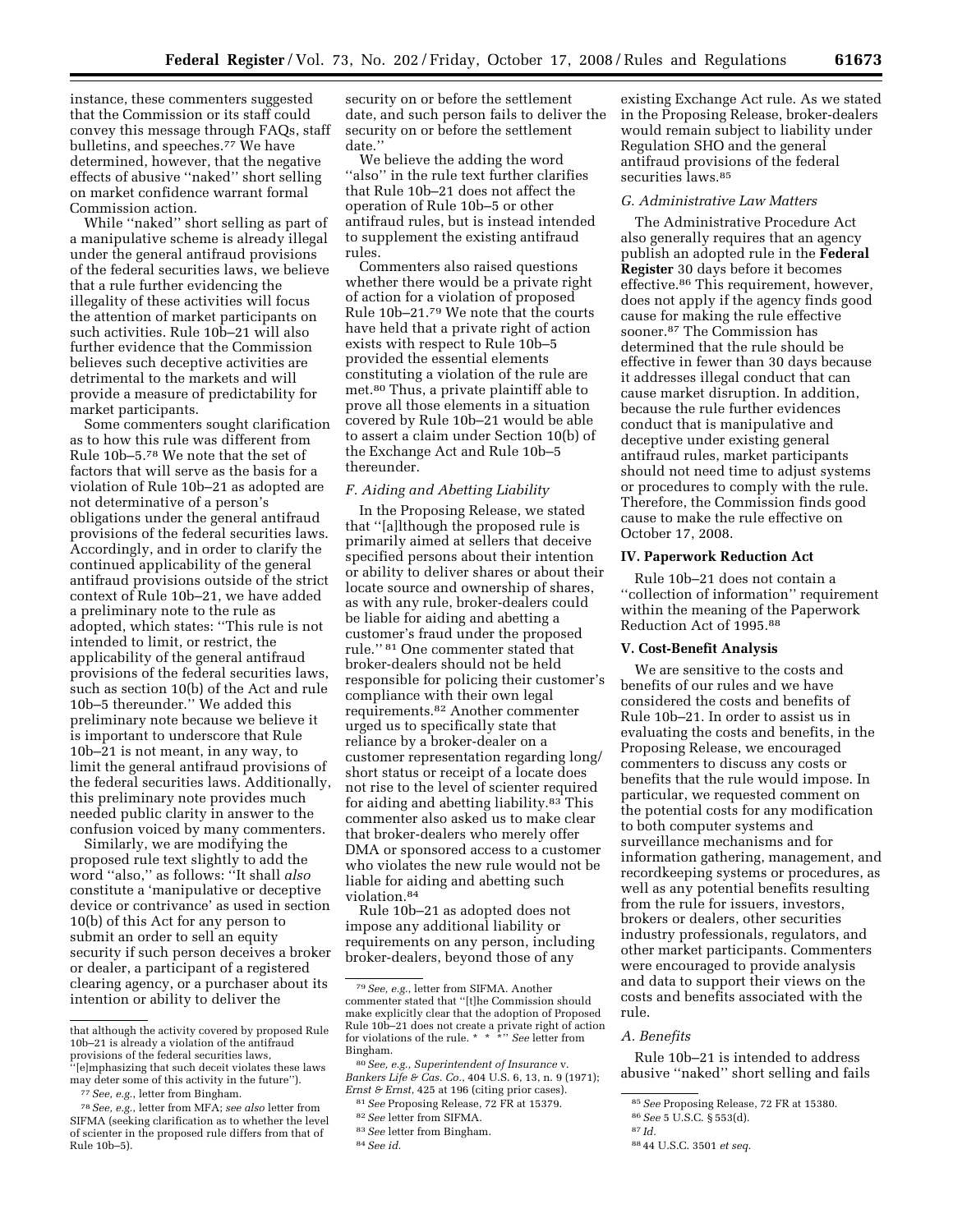to deliver. The rule is aimed at short sellers, including broker-dealers acting for their own accounts, who deceive broker-dealers, participants of a registered clearing agency, or purchasers about their intention or ability to deliver securities in time for settlement and that fail to deliver securities by settlement date. Among other things, Rule 10b–21 targets short sellers who deceive their broker-dealers about their source of borrowable shares for purposes of complying with Regulation SHO's ''locate'' requirement.89 The rule also applies to sellers who misrepresent to their broker-dealers that they own the shares being sold.90

A seller misrepresenting its short sale locate source or ownership of shares may intend to fail to deliver securities in time for settlement and, therefore, engage in abusive ''naked'' short selling. As noted above, although abusive "naked" short selling is not defined in the federal securities laws, it refers generally to selling short without having stock available for delivery and intentionally failing to deliver stock within the standard three-day settlement cycle.91 Such short selling may or may not be part of a scheme to manipulate the price of a security. Although ''naked'' short selling as part of a manipulative scheme is always illegal under the general antifraud provisions of the federal securities laws, including Rule 10b–5 under the Exchange Act,92 Rule 10b–21 will further evidence the specific liability of persons that deceive specified persons about their intention or ability to deliver securities in time for settlement, including persons that deceive their broker-dealer about their locate source or ownership of shares and that fail to deliver securities by settlement date. We believe that a rule specifying the illegality of these activities will focus the attention of market participants on such activities. The rule will also further evidence that the Commission believes such deceptive activities are detrimental to the markets and will provide a measure of predictability for market participants.

All sellers of securities should promptly deliver, or arrange for delivery of, securities to the respective buyer and all buyers of securities have a right to expect prompt delivery of securities purchased. Thus, the rule takes direct aim at an activity that may create fails to deliver. Those fails can have a negative effect on shareholders,

92 17 CFR 240.10b–5.

potentially depriving them of the benefits of ownership, such as voting and lending. They also may create a misleading impression of the market for an issuer's securities. As noted above, issuers and investors have expressed concerns about fails to deliver in connection with ''naked'' short selling. For example, in response to the 2006 Regulation SHO Proposed Amendments, we received a number of comments that expressed concerns about ''naked'' short selling and extended delivery failures.<sup>93</sup> Commenters continued to express these concerns in response to the 2007 Regulation SHO Proposed Amendments,94 and in response to the Proposing Release.95

To the extent that fails to deliver might be indicative of manipulative ''naked'' short selling, which could be used as a tool to drive down a company's stock price,96 such fails to deliver may undermine the confidence of investors.97 These investors, in turn, may be reluctant to commit capital to an issuer they believe to be subject to such manipulative conduct.98 In addition, issuers may believe that they have suffered unwarranted reputational damage due to investors' negative perceptions regarding fails to deliver in the issuer's security.<sup>99</sup> Any unwarranted reputational damage caused by fails to deliver might have an adverse impact on the security's price.100

Thus, to the extent that fails to deliver might create a misleading impression of the market for an issuer's securities, the rule will benefit investors and issuers by taking direct aim at an activity that may create fails to deliver. In addition, to the extent that ''naked'' short selling and fails to deliver result in an unwarranted decline in investor confidence about a security, the rule will improve investor confidence about the security. In addition, the rule will lead to greater certainty in the settlement of securities which should strengthen investor confidence in that process.

We believe the rule will result in broker-dealers having greater confidence that their customers have obtained a valid locate source and, therefore, that shares are available for delivery on

99*See supra* note 42 (discussing the fact that due to such concerns some issuers have taken actions to attempt to make transfer of their securities ''custody only,'' thus preventing transfer of their stock to or from securities intermediaries such as the DTC or broker-dealers).

settlement date. Thus, the rule will aid broker-dealers in complying with the locate requirement of Regulation SHO and, thereby, potentially reduce fails to deliver. In addition, to the extent that the rule results in fewer sales of threshold securities resulting in fails to deliver, the rule will reduce costs to broker-dealers because such brokerdealers will have to close-out a lesser amount of fails to deliver under Regulation SHO's close-out requirement.101 The rule should also help reduce manipulative schemes involving ''naked'' short selling.

In the Proposing Release, we solicited comment on any additional benefits that could be realized with the proposed rule, including both short-term and long-term benefits. We also solicited comment regarding benefits to market efficiency, pricing efficiency, market stability, market integrity and investor protection. In response, one commenter stated that the ''rule will have a positive impact on liquidity and market quality in securities traded.'' 102 Another commenter stated that ''the liquidity of the market and the market quality of securities traded can be threatened or damaged if investors perceive that naked short sales may artificially distort the price of securities, in ways and instances unknown to honest investors,

\* \* \* in this regard, the strict application of the rule \* \* \* should enhance liquidity and the market quality of securities traded.'' 103 This commenter also noted that, ''[b]y increasing the liability of naked short sellers, the proposed rule should reduce the incidence of naked short sales and thereby reduce the likelihood of short squeezes." 104

### *B. Costs*

Rule 10b–21 is intended to address abusive ''naked'' short selling by further evidencing the liability of persons that deceive specified persons about their intention or ability to deliver securities

102*See* letter from Susanne Trimbath, PhD., CEO and Chief Economist, STP Advisory Services, LLC, dated May 30, 2008 (''Trimbath'') (noting also a tax benefit to investors from enforcing delivery on settlement date).

<sup>89</sup>*See* 17 CFR 242.203(b)(1).

<sup>90</sup>*See* Rule 10b–21.

<sup>91</sup>*See supra* note 2.

<sup>93</sup>*See supra* note 36.

<sup>94</sup>*See supra* note 37.

<sup>95</sup>*See supra* note 38.

<sup>96</sup>*See supra* note 39.

<sup>97</sup>*See supra* note 40.

<sup>98</sup>*See supra* note 41.

<sup>100</sup>*See supra* note 43.

 $^{101}\rm{Rule}$  203(b)(3)(iii) of Regulation SHO contains a close-out requirement that applies only to brokerdealers for securities in which a substantial amount of fails to deliver have occurred, also known as ''threshold securities.'' Specifically, Rule 203(b)(3)'s close-out requirement requires a participant of a clearing agency registered with the Commission to take immediate action to close out a fail to deliver position in a threshold security in the CNS system that has persisted for 13 consecutive settlement days by purchasing securities of like kind and quantity; *see also* 2008 Interim Rule, *supra* note 29 (temporarily enhancing Regulation SHO's delivery requirements for sales of all equity securities).

<sup>103</sup>*See* letter from Shapiro.

<sup>104</sup>*See id.*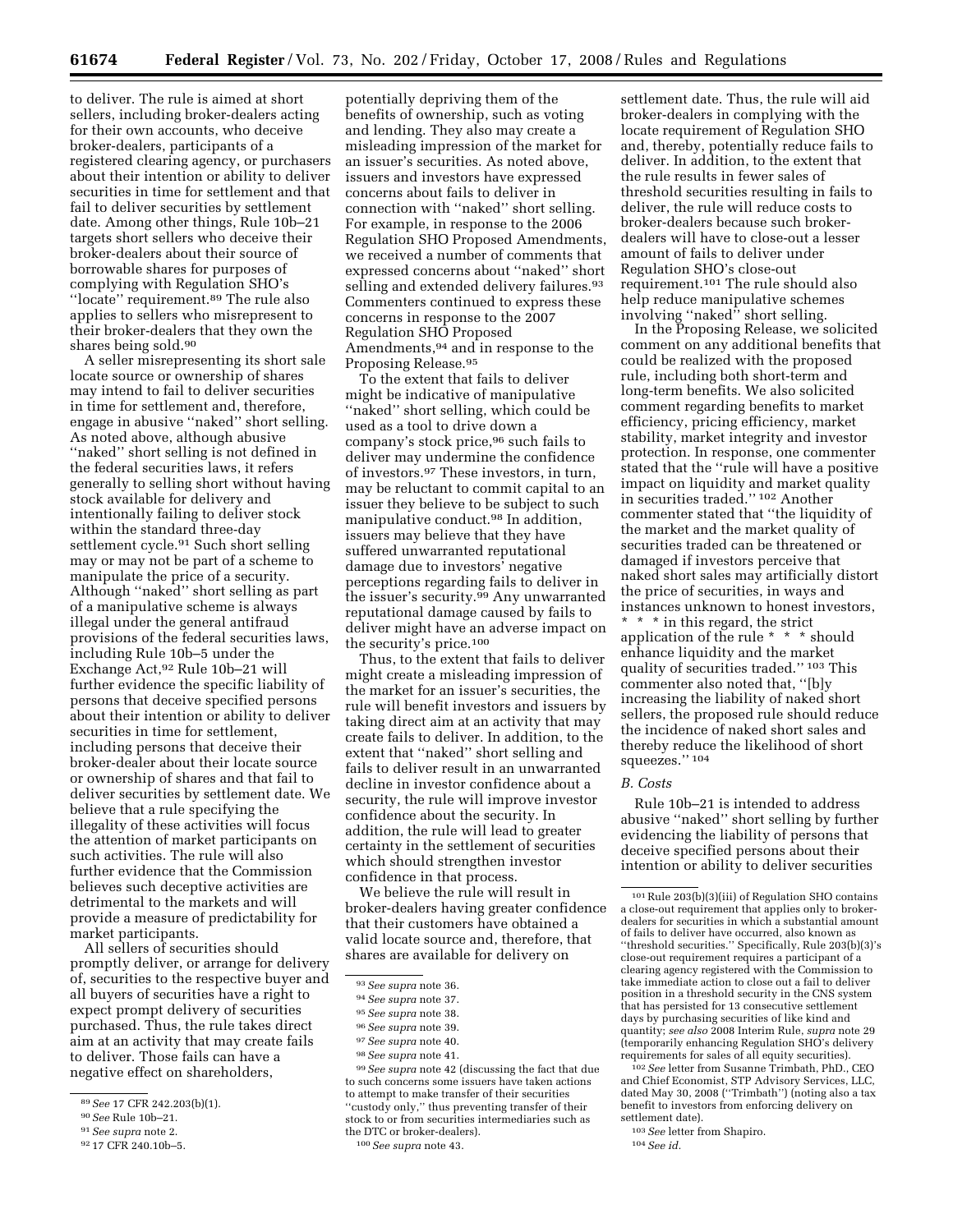in time for settlement, including persons that deceive their broker-dealer about their locate source or ownership of shares and that fail to deliver securities by settlement date. In the Proposing Release, we sought data supporting any potential costs associated with the rule, and specific comment on any systems changes to computer hardware and software, or surveillance costs that might be necessary to implement the rule. One commenter stated that ''the rule will have a positive impact on liquidity and market quality in securities traded \* \* \* [w]ithout strict rules against settlement failures, a systemic crisis could occur where investors are reluctant to engage in trades in U.S. markets because settlement finality is in question. The markets and investors need the assurance of Rule 10b–21 that securities transactions will be settled.'' 105 Another commenter stated that ''the liquidity of the market and the market quality of securities traded can be threatened or damaged if investors perceive that naked short sales may artificially distort the price of securities, in ways and instances unknown to honest investors, \* \* \* in this regard, the strict application of the rule \* \* \* should enhance liquidity and the market quality of securities traded.'' 106 This commenter also noted that, ''[b]y increasing the liability of naked short sellers, the proposed rule should reduce the incidence of naked short sales and thereby reduce the likelihood of short squeezes. The prospect of short squeezes is increased by the moral hazard that occurs when short sellers believe there is little or no cost to carrying out abusive naked short sales, and therefore rules that impose such costs reduce this prospect.<sup>5</sup> <sup>107</sup> The commenter also noted that any costs associated with purchasing or borrowing securities to deliver on a sale instead of allowing the fail to deliver position to remain open ''would not represent an additional cost, since a legitimate short sale involves borrowing the security for delivery at the cost of such borrowing. Therefore, it would reflect only the cost of complying with the rules and laws that apply to all investors.'' 108 This commenter also noted that ''[s]trict liability for failing to deliver securities in short sales is needed to offset the implicit savings of violating the law and rules, and getting away with it.'' 109

We recognize, however, that Rule 10b–21 may result in increased costs to broker-dealers to the extent that the rule encourages or results in broker-dealers limiting the extent to which they rely on customer assurances in complying with the locate requirement of Regulation SHO. In addition, the rule may result in increased costs to sellers who inadvertently fail to deliver securities because such sellers, in an attempt to avoid liability under the rule, might purchase or borrow securities to deliver on a sale at a time when, but for the rule, the seller would have allowed the fail to deliver position to remain open.

One commenter stated that, ''unless Proposed Rule 10b–21 were modified to eliminate aiding and abetting liability and allow reliance upon customer assurances, the price discovery and liquidity provided through short sales may be constrained.'' 110 Although broker-dealer concerns regarding aiding and abetting liability under Rule 10b–21 may potentially impact liquidity and efficiency in the markets, we believe that such an impact, if any, will be minimal. Rule 10b–21 as adopted does not impose any additional liability or requirements on any person, including broker-dealers, beyond those of any existing Exchange Act rule. Aiding and abetting liability is a question of fact, determined on a case-by-case basis. In addition, as we stated in the Proposing Release, broker-dealers would remain subject to liability under Regulation SHO and the general antifraud provisions of the federal securities laws.111

# **VI. Consideration of Burden on Competition and Promotion of Efficiency, Competition, and Capital Formation**

Section 3(f) of the Exchange Act requires the Commission, whenever it engages in rulemaking and whenever it is required to consider or determine if an action is necessary or appropriate in the public interest, to consider whether the action would promote efficiency, competition, and capital formation.<sup>112</sup> In addition, Section 23(a)(2) of the Exchange Act requires the Commission, when adopting rules under the Exchange Act, to consider the impact such rules would have on competition.113 Exchange Act Section 23(a)(2) prohibits the Commission from adopting any rule that would impose a burden on competition not necessary or appropriate in furtherance of the purposes of the Exchange Act.

Rule 10b–21 is intended to address abusive ''naked'' short selling and fails to deliver. The rule is aimed at short sellers, including broker-dealers acting for their own accounts, who deceive specified persons, such as a brokerdealer, about their intention or ability to deliver securities in time for settlement and fail to deliver securities by settlement date. Among other things, Rule 10b–21 targets short sellers who deceive their broker-dealers about their source of borrowable shares for purposes of complying with Regulation SHO's ''locate'' requirement.114 The rule also applies to sellers who misrepresent to their broker-dealers that they own the shares being sold.115

Although ''naked'' short selling as part of a manipulative scheme is always illegal under the general antifraud provisions of the federal securities laws, including Rule 10b–5 under the Exchange Act,116 Rule 10b–21 will further evidence the liability of persons that deceive specified persons about their intention or ability to deliver securities in time for settlement, including persons that deceive their broker-dealer about their locate source or ownership of shares and that fail to deliver securities by settlement date. We believe that a rule further evidencing the illegality of these activities will focus the attention of market participants on such activities. The rule will also provide a measure of predictability for market participants. We believe Rule 10b–21 will have minimal impact on the promotion of price efficiency.

In the Proposing Release, we sought comment regarding whether Rule 10b– 21 will adversely impact liquidity, disrupt markets, or unnecessarily increase risks or costs to customers. In response, one commenter noted that, ''the liquidity of the market and the market quality of securities traded can be threatened or damaged if investors perceive that naked short sales may artificially distort the price of securities, in ways and instances unknown to honest investors, \* \* \* in this regard. the strict application of the rule \* \* \* should enhance liquidity and the market quality of securities traded.'' 117 This commenter also noted that, ''[b]y increasing the liability of naked short sellers, the proposed rule should reduce the incidence of naked short sales and

<sup>105</sup>*See* letter from Trimbath.

<sup>106</sup>*See* letter from Shapiro.

<sup>107</sup>*See id.* 

<sup>108</sup>*See id.* 

<sup>109</sup>*See id.* 

<sup>110</sup>*See* letter from Bingham.

<sup>111</sup>*See* Proposing Release, 72 FR at 15377.

<sup>112</sup> 15 U.S.C. 78c(f).

<sup>113</sup> 15 U.S.C. 78w(a)(2).

<sup>114</sup>*See* 17 CFR 242.203(b)(1).

<sup>115</sup>*See* Rule 10b–21.

<sup>116</sup> 17 CFR 240.10b–5.

<sup>117</sup>*See* letter from Shapiro.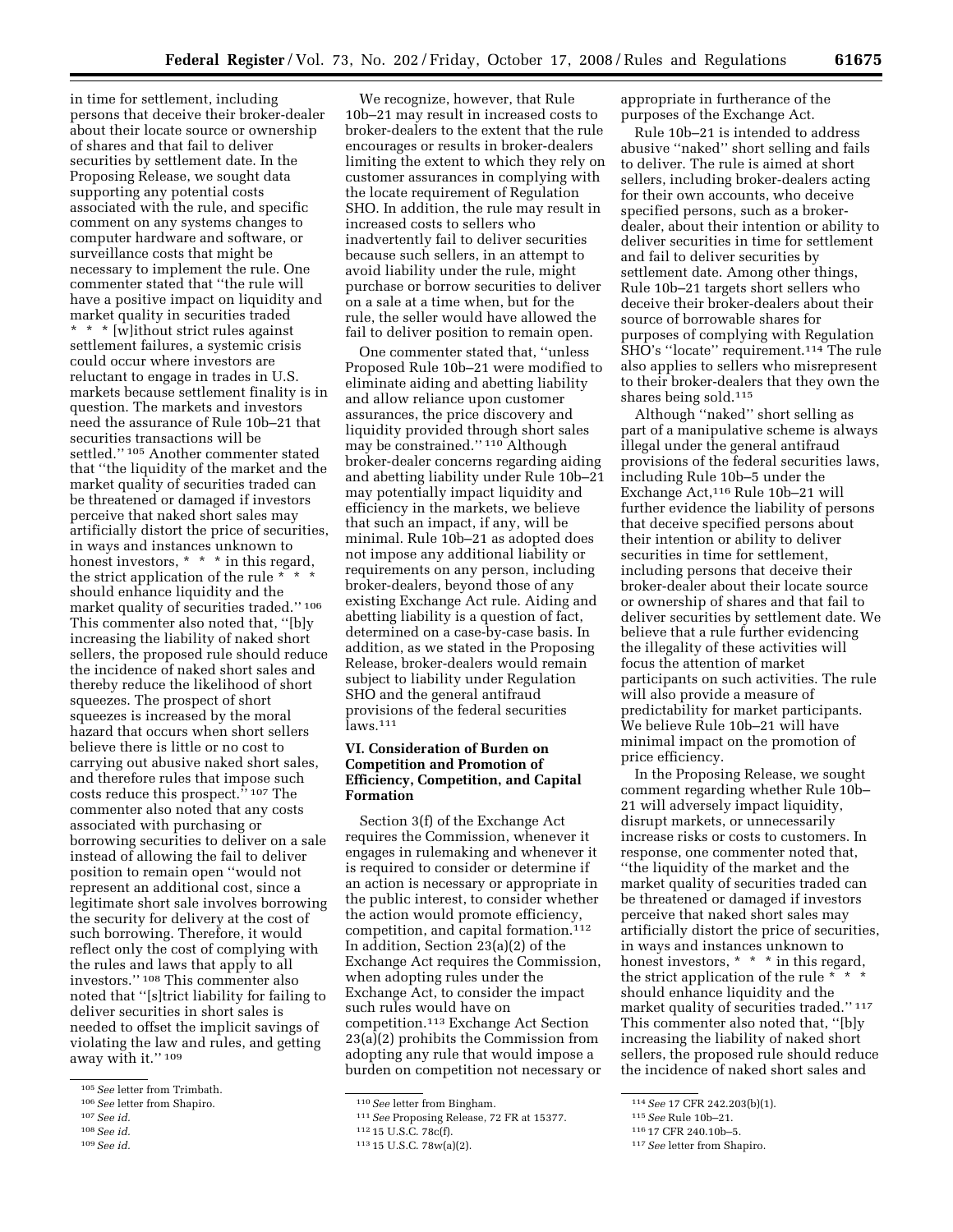thereby reduce the likelihood of short squeezes. \* \* \* \* '' 118

Another commenter stated that, ''unless Proposed Rule 10b–21 were modified to eliminate aiding and abetting liability and allow reliance upon customer assurances, the price discovery and liquidity provided through short sales may be constrained.'' 119 Although brokerdealer concerns regarding aiding and abetting liability under Rule 10b–21 may potentially impact liquidity and efficiency in the markets, we believe that such an impact, if any, will be minimal. Rule 10b–21 as adopted does not impose any additional liability or requirements on any person, including broker-dealers, beyond those of any existing Exchange Act rule. Aiding and abetting liability is a question of fact, determined on a case-by-case basis. In addition, as we stated in the Proposing Release, broker-dealers would remain subject to liability under Regulation SHO and the general antifraud provisions of the federal securities  $\overline{l}$ aws.<sup>120</sup>

In addition, we believe that the rule will have minimal impact on the promotion of capital formation. The perception that abusive ''naked'' short selling is occurring in certain securities can undermine the confidence of investors. These investors, in turn, may be reluctant to commit capital to an issuer they believe to be subject to such manipulative conduct. For example, in response to the Proposing Release, one commenter noted that, ''[c]onfidence in the securities markets is diminished when investors and others cannot rely on the receipt of securities in trades.'' 121 Thus, we believe that strengthening our rules against ''naked'' short selling by targeting sellers who deceive their broker-dealers about their source of borrowable shares and their share ownership will provide increased confidence in the markets.

In addition, we note that we have previously sought comment regarding the impact on capital formation of other proposed amendments aimed at reducing fails to deliver and addressing potentially abusive ''naked'' short selling, including whether the proposed increased short sale restrictions would affect investors' decisions to invest in certain equity securities.122 In response, commenters expressed concern about the potential impact of ''naked'' short

selling on capital formation claiming that ''naked'' short selling causes a drop in an issuer's stock price that may limit the issuer's ability to access the capital markets.123 Thus, to the extent that ''naked'' short selling and fails to deliver result in an unwarranted decline in investor confidence about a security, the rule is expected to improve investor confidence about the security. We note, however, that persistent fails to deliver exist in only a small number of securities and may be a signal of overvaluation rather than undervaluation of a security's price.124 In addition, we believe that the rule will lead to greater certainty in the settlement of securities, which is expected to strengthen investor confidence in the settlement process.

We also believe that Rule 10b–21 will not impose any burden on competition not necessary or appropriate in furtherance of the purposes of the Exchange Act. By specifying that abusive ''naked'' short selling is a fraud, the Commission believes the rule will promote competition by providing the industry with guidance regarding the liability of sellers that deceive specified persons about their intention or ability to deliver securities in time for settlement, including persons that deceive their broker-dealer about their locate sources or share ownership and that fail to deliver securities by settlement date.

## **VII. Final Regulatory Flexibility Analysis**

The Commission has prepared a Final Regulatory Flexibility Analysis (''FRFA''), in accordance with the provisions of the Regulatory Flexibility Act ("RFA"),<sup>125</sup> regarding Rule 10b–21 under the Exchange Act. An Initial Regulatory Flexibility Analysis (''IRFA'') was prepared in accordance with the RFA and was included in the Proposing Release. We solicited comments on the IRFA.

## *A. Reasons for the Rule*

Rule 10b–21 is intended to address fails to deliver associated with abusive ''naked'' short selling. While ''naked'' short selling as part of a manipulative scheme is already illegal under the

general antifraud provisions of the federal securities laws, Rule 10b–21 specifies that it is unlawful for any person to submit an order to sell an equity security if such person deceives a broker-dealer, participant of a registered clearing agency, or purchaser about its intention or ability to deliver securities on the date delivery is due, and such person fails to deliver the security on or before the date delivery is due. Thus, Rule 10b–21 will further evidence the liability of persons that deceive specified persons about their intention or ability to deliver securities in time for settlement, including persons that deceive their broker-dealer about their locate source or ownership of shares.

### *B. Objectives*

Rule 10b–21 is aimed at short sellers, including broker-dealers acting for their own accounts, that deceive specified persons, such as a broker or dealer, about their intention or ability to deliver securities in time for settlement and that fail to deliver securities by settlement date. We believe that a rule further evidencing the illegality of these activities will focus the attention of market participants on such activities. The rule will also underscore that the Commission believes such deceptive activities are detrimental to the markets and will provide a measure of predictability for market participants.

All sellers of securities should promptly deliver, or arrange for delivery of, securities to the respective buyer and all buyers of securities have a right to expect prompt delivery of securities purchased. Thus, Rule 10b–21 takes direct aim at an activity that may create fails to deliver. Those fails can have a negative effect on shareholders, potentially depriving them of the benefits of ownership, such as voting and lending. They also may create a misleading impression of the market for an issuer's securities. Rule 10b–21 will also aid broker-dealers in complying with the locate requirement of Regulation SHO and, thereby, potentially reduce fails to deliver. In addition, the rule is expected to help reduce manipulative schemes involving "naked" short selling.

## *C. Significant Issues Raised By Public Comment*

The IRFA appeared in the Proposing Release. We requested comment on any aspect of the IRFA. In particular, we requested comment on: (i) The number of small entities that would be affected by the rule; and (ii) the existence or nature of the potential impact of the rule on small entities. We requested that the

<sup>118</sup>*See id.* 

<sup>119</sup>*See* letter from Bingham. 120*See* Proposing Release, 72 FR at 15377. 121*See* letter from Trimbath. 122*See* 2006 Regulation SHO Proposed

Amendments, 71 FR 41710; 2007 Regulation SHO Proposed Amendments, 72 FR 45558.

<sup>123</sup>*See, e.g.*, *supra* note 41 (citing to comment letters expressing concern regarding the impact of potential ''naked'' short selling on capital formation).

<sup>124</sup>Persistent fails to deliver may be symptomatic of an inadequate supply of shares in the equity lending market. If short sellers are unable to short sell due to their inability to borrow shares, their opinions about the fundamental value of the security may not be fully reflected in a security's price, which may lead to overvaluation. 125 5 U.S.C. 603.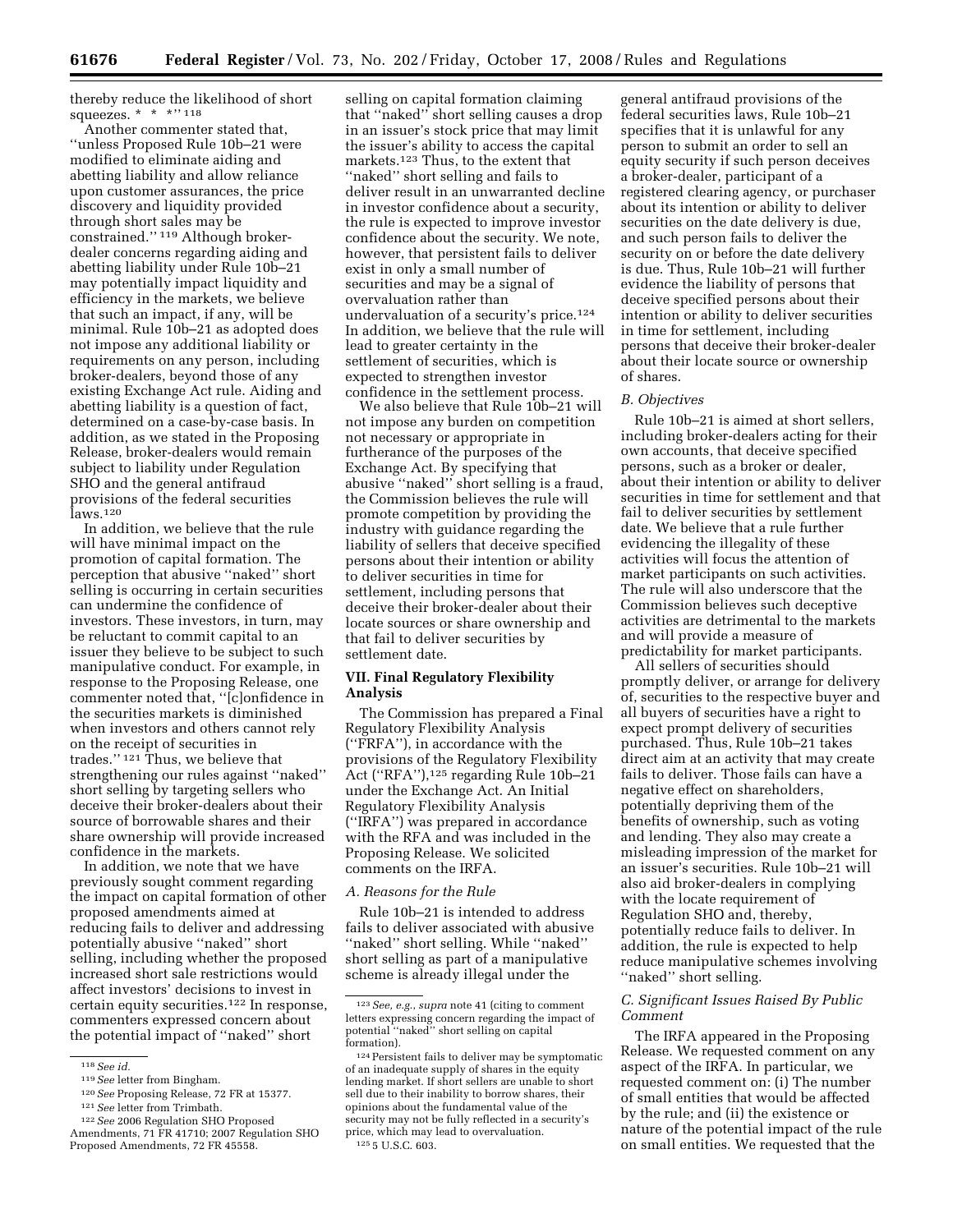comments specify costs of compliance with the rule, and suggest alternatives that would accomplish the objectives of the rule. We did not receive any comments that responded specifically to this request.

## *D. Small Entities Subject to the Rule*

The entities covered by Rule 10b–21 will include small broker-dealers, small businesses, and any investor who effects a short sale that qualifies as a small entity. Although it is impossible to quantify every type of small entity that may be able to effect a short sale in a security, paragraph (c)(1) of Rule 0–10 under the Exchange Act 126 states that the term ''small business'' or ''small organization,'' when referring to a broker-dealer, means a broker or dealer that had total capital (net worth plus subordinated liabilities) of less than \$500,000 on the date in the prior fiscal year as of which its audited financial statements were prepared pursuant to § 240.17a–5(d); and is not affiliated with any person (other than a natural person) that is not a small business or small organization. As of 2007, the Commission estimates that there were approximately 896 broker-dealers that qualified as small entities as defined above.127

Any business, however, regardless of industry, could be subject to the rule if it effects a short or long sale. The Commission believes that, except for the broker-dealers discussed above, an estimate of the number of small entities that fall under the rule is not feasible.

## *E. Reporting, Recordkeeping, and Other Compliance Requirements*

Rule 10b–21 is intended to address abusive ''naked'' short selling by further evidencing the liability of persons that deceive specified persons about their intention or ability to deliver securities in time for settlement, including persons that deceive their broker-dealer about their locate source or ownership of shares and that fail to deliver securities by settlement date. The Commission believes that the rule may impose new or additional compliance costs on any affected party, including broker-dealers, that are small entities. To comply with Regulation SHO, small broker-dealers needed to modify their systems and surveillance mechanisms to comply with Regulation SHO's locate, marking and delivery requirements. Thus, any systems and surveillance

mechanisms necessary for brokerdealers to comply with the rule should already be in place. We believe that any necessary additional systems and surveillance changes, in particular changes by sellers who are not brokerdealers, will be similar to the changes incurred by broker-dealers when Regulation SHO was implemented.

# *F. Agency Action To Minimize Effect on Small Entities*

The RFA directs the Commission to consider significant alternatives that would accomplish the stated objective, while minimizing any significant adverse impact on small entities. Pursuant to Section 3(a) of the RFA,<sup>128</sup> the Commission must consider the following types of alternatives: (a) The establishment of differing compliance or reporting requirements or timetables that take into account the resources available to small entities; (b) the clarification, consolidation, or simplification of compliance and reporting requirements under the rule for small entities; (c) the use of performance rather than design standards; and (d) an exemption from coverage of the rule, or any part thereof, for small entities.

A primary goal of Rule 10b–21 is to address abusive ''naked'' short selling. While ''naked'' short selling as part of a manipulative scheme is always illegal under the general antifraud provisions of the federal securities laws, Rule 10b– 21 specifies that it is a fraud for any person to submit an order to sell an equity security if such person deceives a broker-dealer, participant of a registered clearing agency, or purchaser about its intention or ability to deliver the security on the date delivery is due and such person fails to deliver the security on or before the date delivery is due. Rule 10b–21 is aimed at short sellers, including broker-dealers acting for their own accounts, who deceive specified persons, such as a broker or dealer, about their intention or ability to deliver securities in time for settlement and who do not deliver securities by settlement date. Among other things, Rule 10b–21 targets short sellers who deceive their broker-dealers about their source of borrowable shares for purposes of complying with Regulation SHO's "locate" requirement.<sup>129</sup> The rule also applies to sellers who misrepresent to their broker-dealers that they own the shares being sold.

We believe that imposing different compliance requirements, and possibly a different timetable for implementing

compliance requirements, for small entities would undermine the Commission's goal of addressing abusive ''naked'' short selling and fails to deliver. In addition, we have concluded similarly that it is not consistent with the primary goal of the rule to further clarify, consolidate, or simplify the rule for small entities. Finally, the rule imposes performance standards rather than design standards.

## **VIII. Statutory Authority**

Pursuant to the Exchange Act and, particularly, Sections 2, 3(b), 6, 9(h), 10, 11A, 15, 15A, 17, 17A, 19 and 23(a) thereof, 15 U.S.C. 78b, 78c(b), 78f, 78i(h), 78j, 78k–1, 78o, 78o–3, 78q, 78q–1, 78s and 78w(a), the Commission is adopting a new antifraud rule, Rule 10b–21, to address abusive ''naked'' short selling.

## **List of Subjects in 17 CFR Part 240**

Brokers, Fraud, Reporting and recordkeeping requirements, Securities.

■ For the reasons set out in the preamble, Title 17, Chapter II, of the Code of Federal Regulations is amended as follows.

## **PART 240—GENERAL RULES AND REGULATIONS, SECURITIES EXCHANGE ACT OF 1934**

■ 1. The authority citation for part 240 continues to read, in part, as follows:

**Authority:** 15 U.S.C. 77c, 77d, 77g, 77j, 77s, 77z–2, 77z–3, 77eee, 77ggg, 77nnn, 77sss, 77ttt, 78c, 78d, 78e, 78f, 78g, 78i, 78j, 78j–1, 78k, 78k–*1*, 78l, 78m, 78n, 78o, 78p, 78q, 78s, 78u–5, 78w, 78x, 78–*ll*, 78mm, 80a– 20, 80a–23, 80a–29, 80a–37, 80b–3, 80b–4, 80b–11, and 7201 *et seq.;* and 18 U.S.C. 1350, unless otherwise noted.

■ 2. Add § 240.10b-21 to read as follows:

## **§ 240.10b–21 Deception in connection with a seller's ability or intent to deliver securities on the date delivery is due.**

**Preliminary Note to § 240.10b–21:** This rule is not intended to limit, or restrict, the applicability of the general antifraud provisions of the federal securities laws, such as section 10(b) of the Act and rule 10b–5 thereunder.

(a) It shall also constitute a ''manipulative or deceptive device or contrivance'' as used in section 10(b) of this Act for any person to submit an order to sell an equity security if such person deceives a broker or dealer, a participant of a registered clearing agency, or a purchaser about its intention or ability to deliver the security on or before the settlement date, and such person fails to deliver the

<sup>126</sup> 17 CFR 240.0–10(c)(1).

<sup>127</sup>These numbers are based on OEA's review of 2007 FOCUS Report filings reflecting registered broker-dealers. This number does not include broker-dealers that are delinquent on FOCUS Report filings.

<sup>128</sup> 5 U.S.C. 603(c).

<sup>129</sup>*See* 17 CFR 242.203(b)(1).